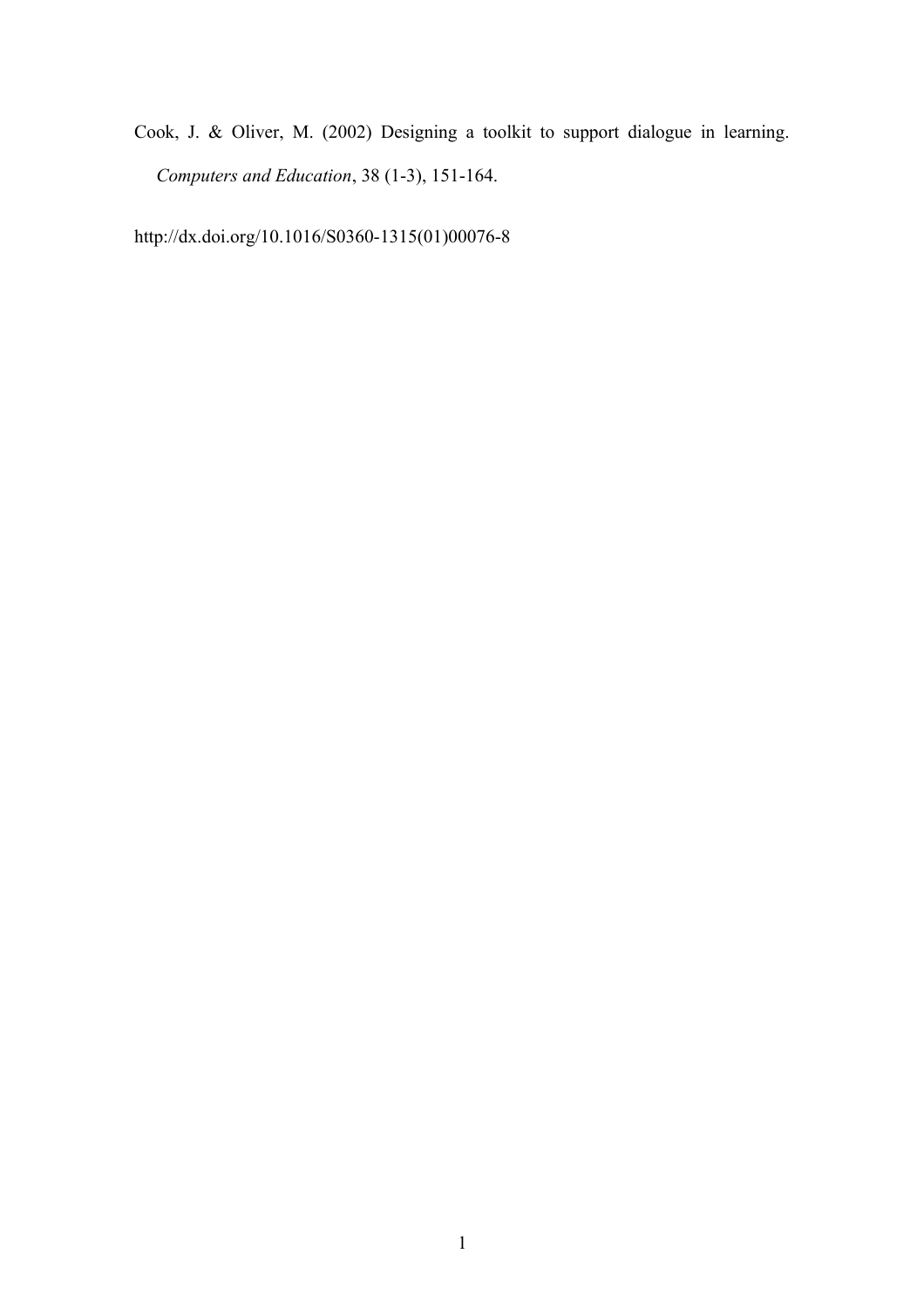# **Designing a toolkit to support dialogue in learning**

John Cook<sup>[11](#page-1-0)</sup> and Martin Oliver<sup>2</sup>

*<sup>1</sup> Adaptive Learning Environment Research Team, School of Computing Science, Middlesex University, Trent Park Campus, Bramley Road, London N14 4YZ, UK <sup>2</sup>Higher Education Research and Development Unit, University College London, 1-19 Torrington Place,*

*London WC1E 6BT, UK*

#### **Abstract**

Whilst the use of dialogue has many pedagogic advantages to offer Higher Education, implementing it effectively in teaching practice is a complex and problematic process that requires a wide range of expertise. This paper describes one strategy for addressing this issue: the development of a toolkit that supports the process of planning and reflection that practitioners must engage in when attempting to use dialogue in their teaching. After identifying and illustrating some of the issues relating to the use of dialogue, the notion of toolkits will be defined and a methodology for their development outlined. This is then exemplified with the specific case of the design of a toolkit for using dialogue in learning. A study is then described in which this prototype toolkit was evaluated, demonstrating its impact both in terms of changing practice and of developing a critical awareness of the issues relating dialogue and learning, before conclusions are drawn about the wider relevance of the work.

<span id="page-1-0"></span><sup>&</sup>lt;sup>1</sup> Corresponding author: e-mail: j.cook@mdx.ac.uk, fax: ++44 (0)20 8411 5924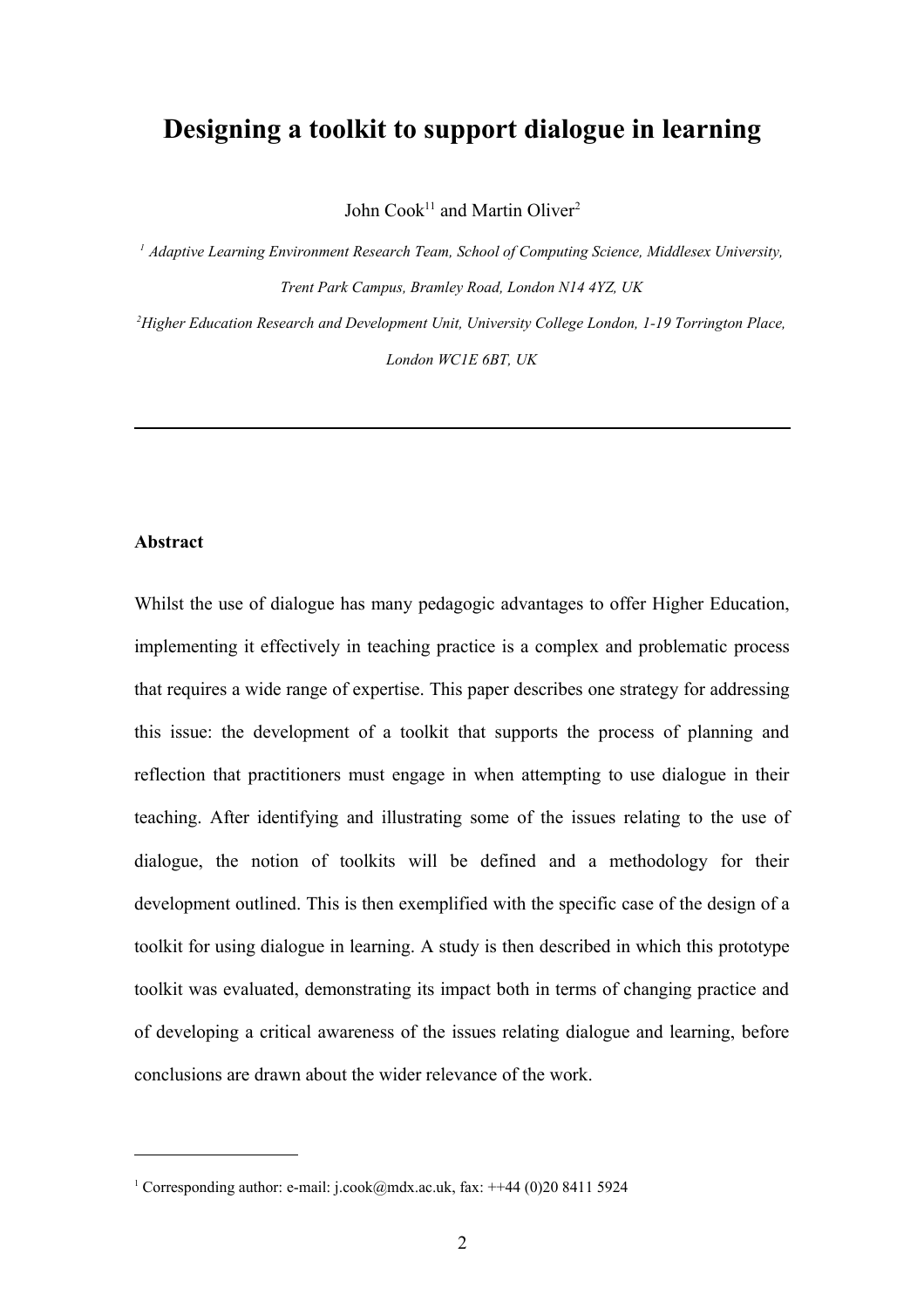*Keywords:* pedagogical issues, teaching/learning strategies, improving classroom teaching.

#### **1. Introduction**

Although there has been an interest in the role of dialogue in learning since Ancient Greek times, there has been a recent resurgence, which can partly be attributed to the new Internet-based technologies that enable asynchronous communication in Virtual Learning Environments (VLE), as discussed for example by Boyle & Cook (2001). Doubtless this interest will gain momentum as we start to take advantage of new mobile technologies. However, the technology should not be allowed to dictate the nature of the educational resource, as is so often the case – one of five current strategic issues identified by Harasim (2001) was the notion of principled design (as opposed to the consumption of technology). In this paper we address this concern by outlining the development of an approach that allows practitioners to use dialogue in learning in an educationally driven way.

One particular problem in this context is that there is a proliferation of techniques for using dialogue to support learning; there is no single "correct" approach that will meet all pedagogic aims. This problem will be particularly acute for practitioners without a research interest in the area; we expand on this issue in Section 2. In addition, practitioners will need to develop (or at the least, gain access to) the necessary expertise to be able to apply a given method effectively. To address these problems, we decided to design a 'toolkit' – a decision support tool – that helps tutors think about ways of using dialogue to support learning. In Section 3 we describe the generic concept of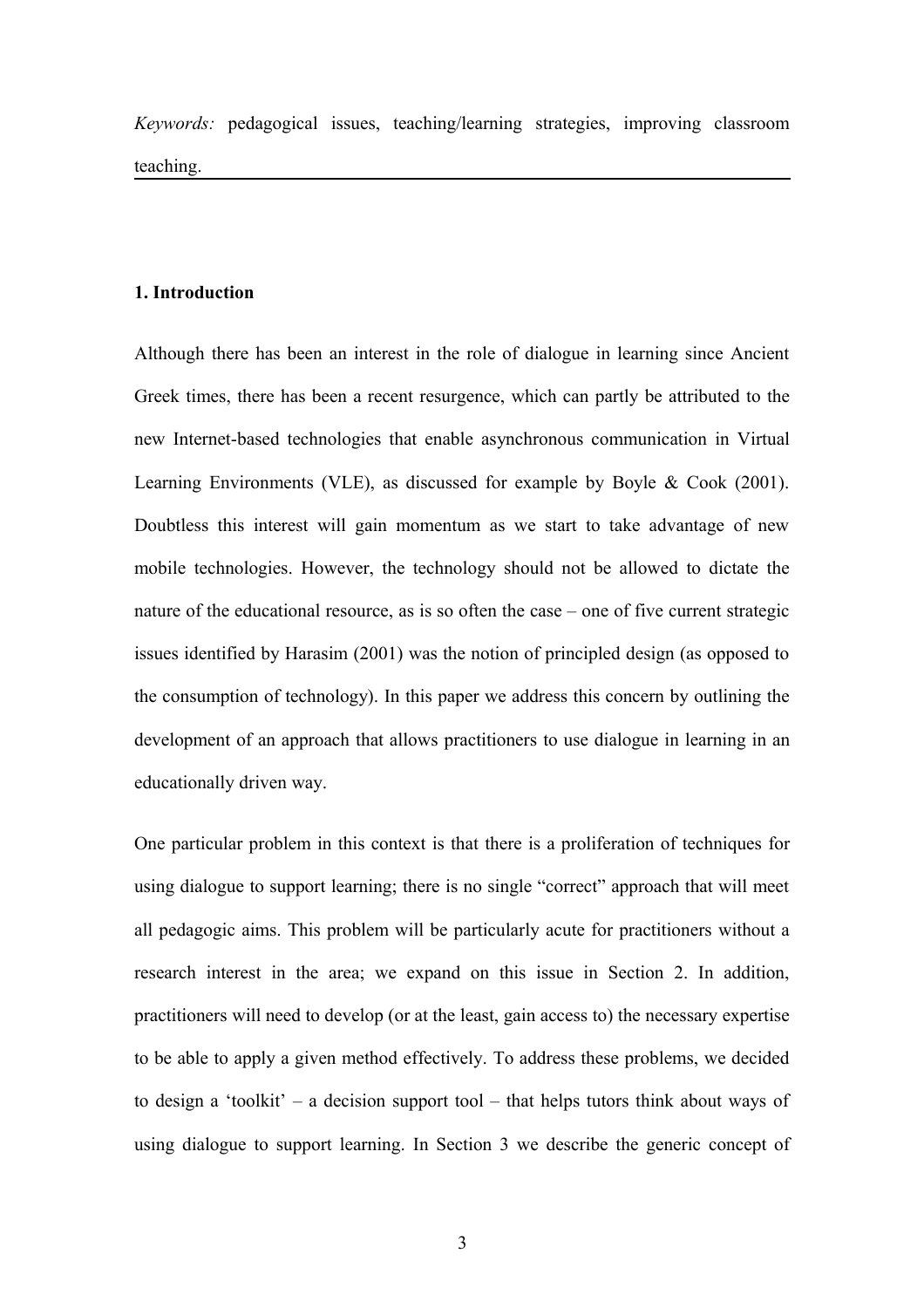toolkits; this is followed in Section 4 by our proposal for a toolkit for dialogue in learning. A study is then described, in Section 5, in which this prototype toolkit was evaluated, demonstrating its impact. Conclusions are drawn in Section 6 about the wider relevance of the work.

# **2. Dialogue in learning**

The idea that dialogue can help to promote learning is not new. The main problem for a tutor wishing to apply dialogue to a learning situation is that, as we point out above, there are a range of approaches and theoretical perspectives to draw upon. Whilst we recognise that there are also a number of important issues to address once such a choice has been made (for example, engagement and commitment, initiative handling, focus control, etc.), at this stage in our research we are concerned with the first step only: the problem of selecting one possible approach to using dialogue in a learning situation. In order to illustrate the differences between approaches, any of which may be important in addressing particular teaching and learning needs, three different approaches are briefly described below: Socratic dialogue, dialogue games and communities of inquiry.

In the Meno dialogue, Socrates (Plato, 1924) used repeated questioning to get a slave boy to discover for himself that the area of a square can be doubled by multiplying each side by the square-root of 2. True Socratic dialogue was used to prepare Athenian males for their role in society and employs such techniques as hypothesis entrapment. One modern interpretation of Socratic dialogue is that of a question and answer session between tutor and learner. The WHY computer-based system (Stevens, Collins & Goldin, 1982) represented an early attempt, based on a study of human tutoring, to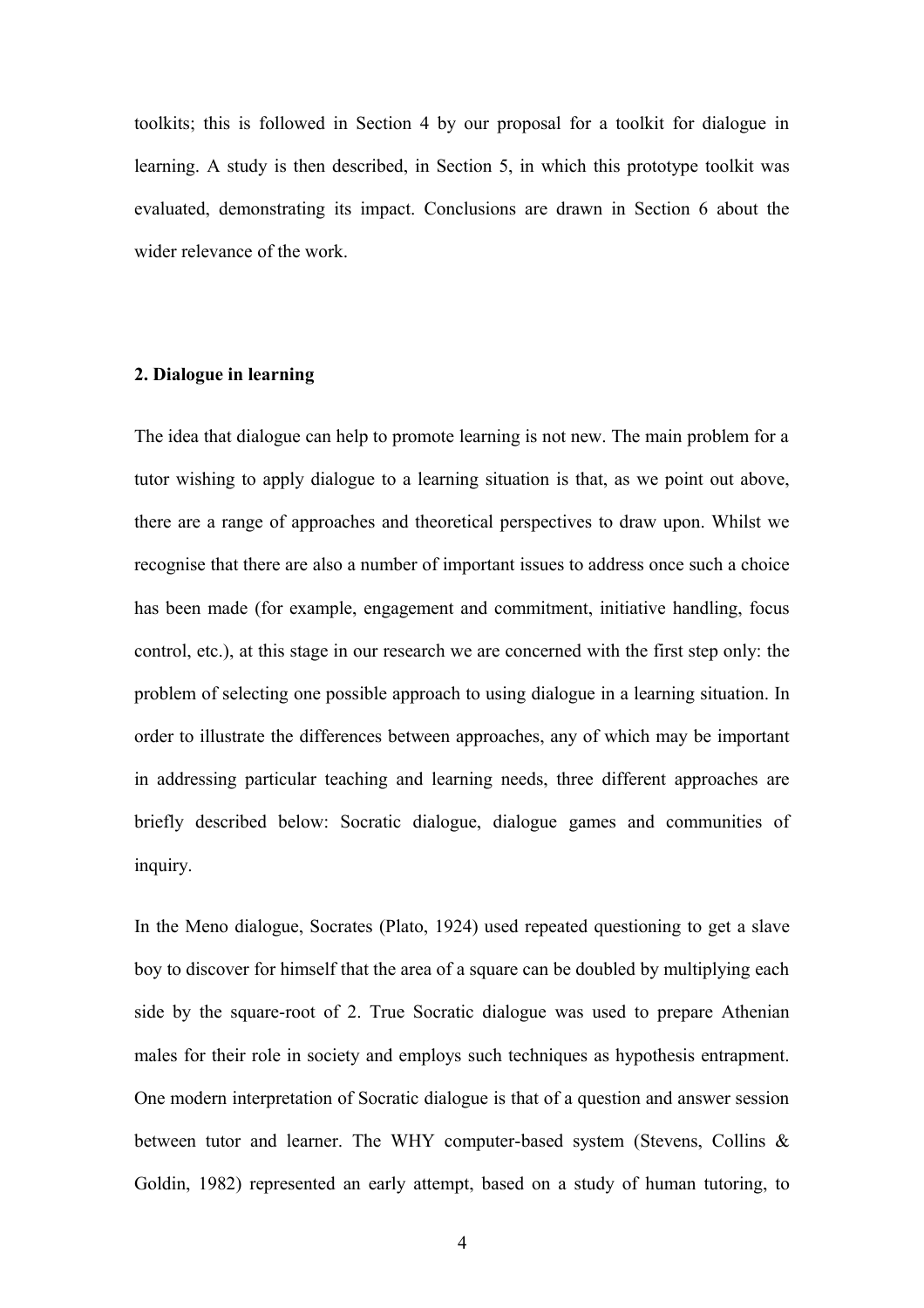formalise the Socratic method for tutoring about the rainfall processes. More recently, some of the WHY researchers have followed up their own work (Collins & Stevens, 1991) by proposing a theory of inquiry teaching that includes elements of Socratic tutoring.

Dialogue games attempt to provide a formal set of rules to facilitate turn taking in a dialogue. Thus interactions can be facilitated as a prescriptive dialogue game (e.g. Levin & Moore, 1977) where participants have defined roles and rules of engagement that regulate the participants as they make moves in the dialogues. Baker (1989) describes a system called KANT for interactions revolving around the identification of phrase boundaries for very restricted musical genres. KANT attempts to engage in explicit negotiation strategies, based on dialogue games, with the aim of promoting metacognitive thinking, specifically belief revision in learners and prompting critical arguments in dialogues about music.

By way of contrast with the preceding methods, Lipman (1991) has proposed that education should include reasoning and judgement about knowledge. Education in the Lipman sense of the word is not 'simply' learning, it is a Vygotskian-like teacherguided community of inquiry that places an emphasis on social interaction and cooperative learning. For Vygotsky (1978), human mental functions appear first as inter-individual (e.g. dialogue) and then intra-individual; that is, by the use of socially developed tools, both technological and psychological. Lipman calls his approach 'the reflective model of education practice'. This educational theory emphasise the need for teacher mediated reflection about problem-solving through dialogue. Lipman's reflective model of education practice has been used as the guiding educational theory for a pedagogical agent called MetaMuse (Cook, 2001). MetaMuse is a learning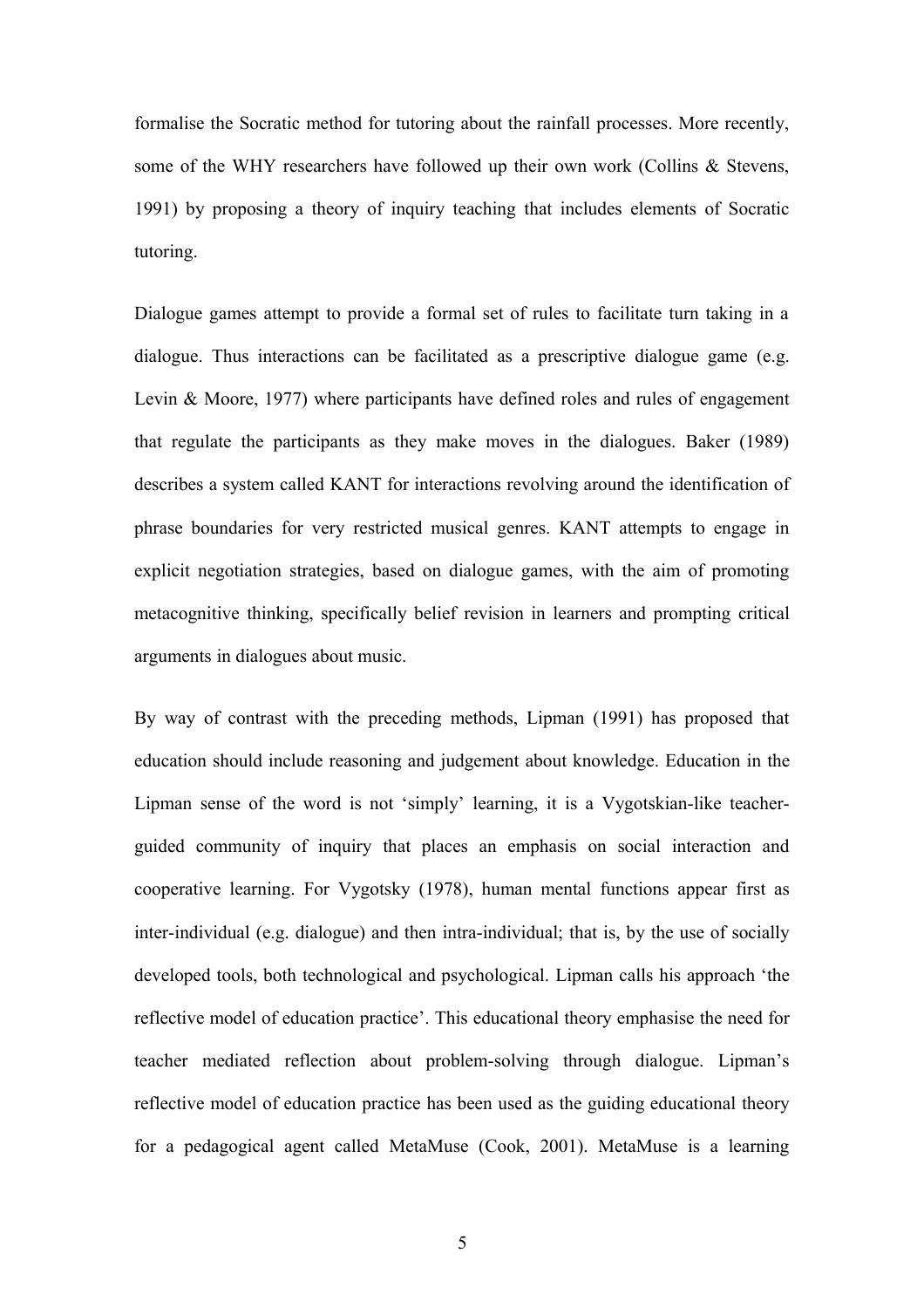assistant that was designed to promote collaborative dialogues about musical composition ideas.

As we shall see below, the differences between the above approaches surface when they, and other approaches, are considered for application in different subject areas and learning contexts. For example, Socratic dialogue is typically seen as a one-to-one approach that is amenable to scientific inquiry. However, if a tutor is working in an open domain where there is typically no single correct solution (for example, see Cook, 2001), then a more open style of interaction, i.e. a community of inquiry, may be appropriate. On the other hand, the TAPS Project (Derry, 1992) found that complexity is a major problem in employing the apprenticeship model of the community of inquiry approach. TAPS is a learning environment designed to help learners tackle Arithmetic story problems; it attempted to use a Vygotskian approach where the student is cognitive apprentice and the system is a cooperative mentor.

It is against this background of diverse perspectives that we decided to design a toolkit that helps tutors think about ways of using dialogue to support learning. Such an undertaking is non-trivial. In order to lay the foundations to our chosen solution, in the next section we describe the general concept of toolkits.

#### **3. Generic toolkits**

One approach to supporting decision making involves the development of 'toolkits' – resources that incorporate an expert model of the design process, together with activities that help the user to select appropriate options at each step (Oliver & Conole, 1999). These resources provide an alternative to both theoretical frameworks and to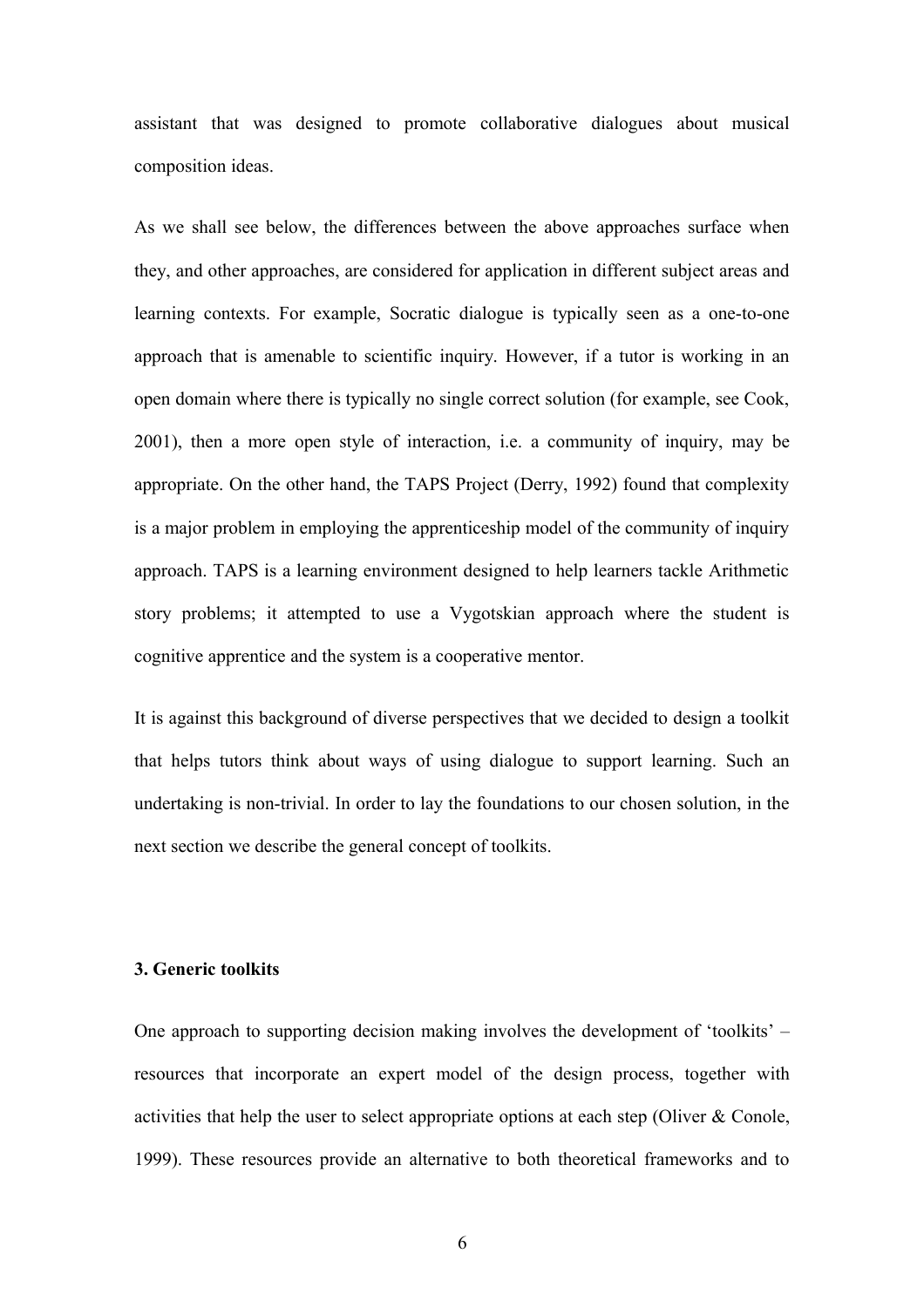software wizards. Theoretical frameworks are flexible and versatile in the way that they can be used to analyse practical problems, but do not necessarily contain the kind of cues or procedures that would be required to guide decision making about a particular problem. Software wizards, on the other hand, are tightly focused and constrained but are designed to guide the user through decision making. Toolkits represent a compromise between these two positions: they provide a structure for decision making, and make recommendations based on 'goodness of fit' between descriptions of a problem provided by the user and descriptions of possible solutions provided by the designers. The methodology for toolkit design incorporates a number of stages which are described in detail elsewhere (Conole & Oliver, in press); these are summarised below.

### *3.1 Identification of a suitable theoretical framework for design*

Because toolkits are designed to support design and planning, they are structured around a model of the planning process. In some cases, an expert model will already exist; in others, it is necessary to derive the model from relevant theories or, if necessary, case studies. This model will provide a frame of reference and an initial structure for decision-making.

# *3.2 Toolkit specification: how can the range of options available at each stage be translated into a practical but flexible form of guidance for non-experts?*

At this stage of development, a prototype toolkit is drawn up, based on the framework, which will include the description and structuring of the options (a knowledge base) open to users at each decision making step. This must be presented as a series of activities or choices that allow the user to interrogate the options available. The information must also be organised in layers of increasingly detailed material so as to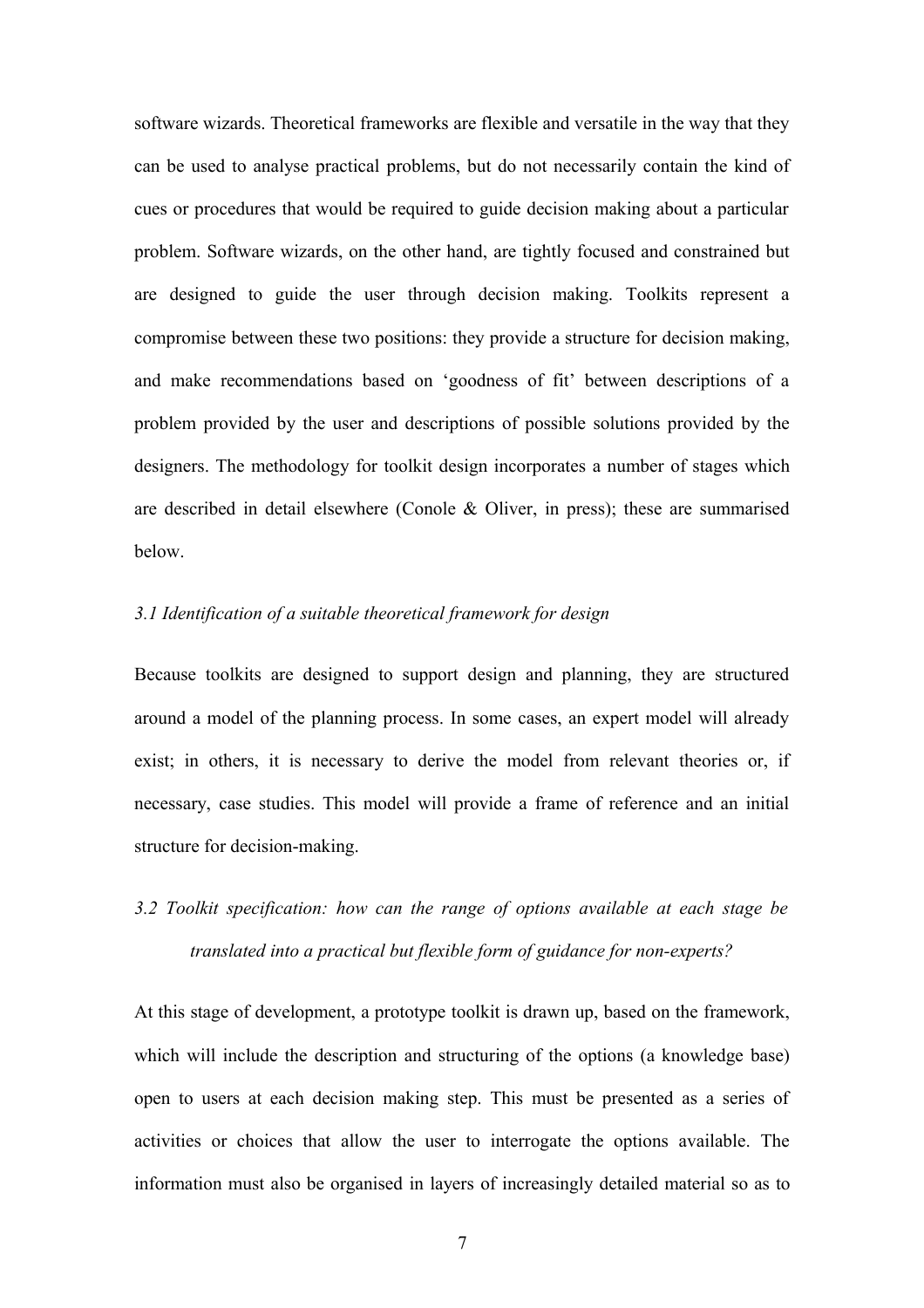support flexible use, allowing users to bypass sections with little or no relevance to them or engage deeply with content that they find important.

#### *3.3 Toolkit refinement: how useful and flexible is the toolkit?*

Once a prototype toolkit has been developed, it is tested with end users and evaluated to assess its suitability, ease of use, flexibility and relevance. In particular, feedback from this formative evaluation stage is used to highlight which aspects of the toolkit the users find most useful, and whether there are any important steps or resources omitted.

#### *3.4 Inclusion of user-defined features*

User trials are undertaken with a refined toolkit, in order to assess its flexibility and its suitability for adaptation by end users. Common adaptations, which are likely to be of wider value, can be incorporated into the core functionality of the toolkit at this stage.

# *3.5 The development of shared resources*

Once the toolkit has been developed and tested, it is then populated with sample outputs from other users. These provide a rich resource bank that can be drawn upon for case studies, used as 'templates' that can be adapted, and so on.

#### **4. Developing a toolkit for dialogue in learning**

Following the above methodology, a prototype toolkit was developed for the topic of dialogue in learning. The main stages of this development process are described in the following sub-sections.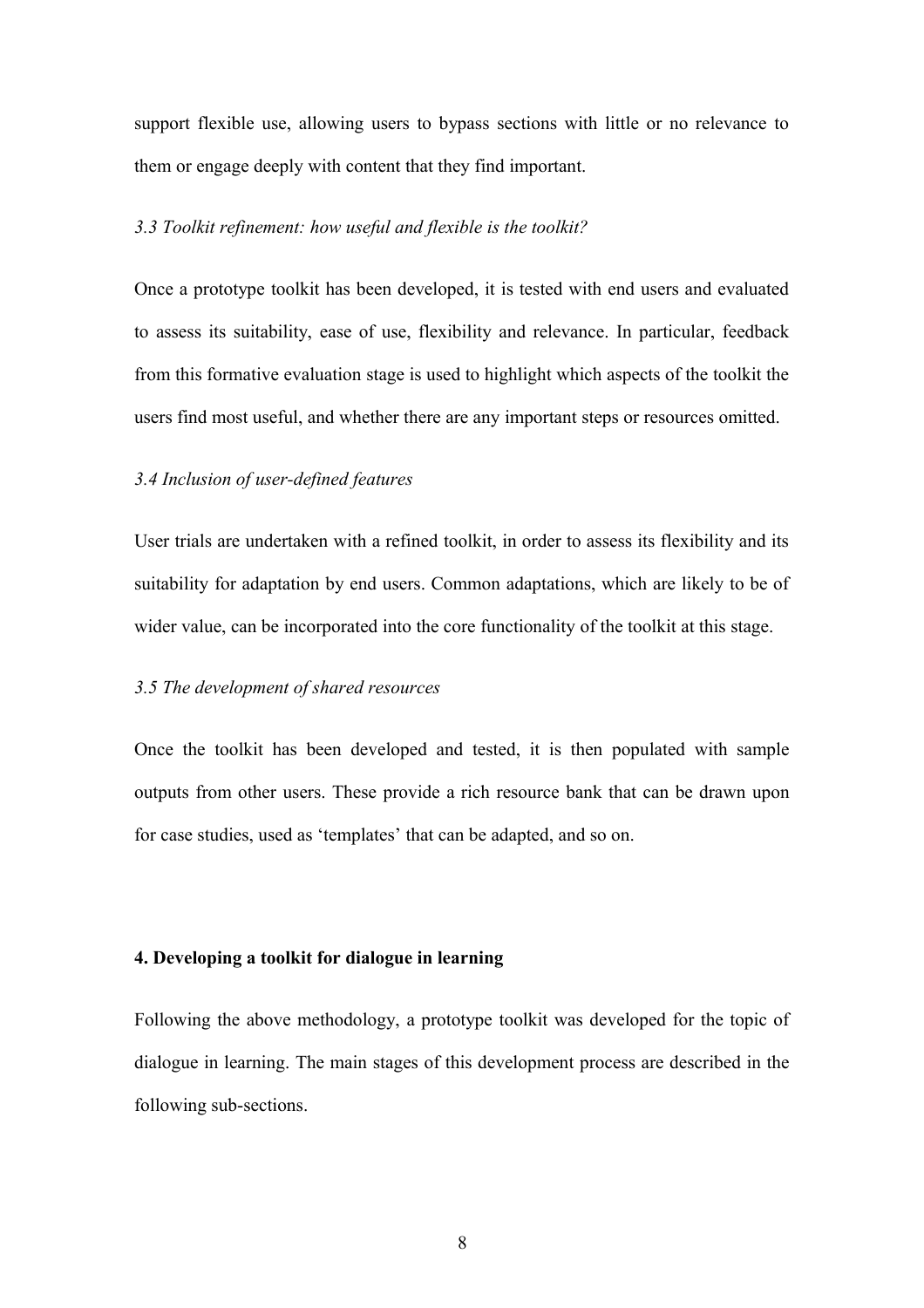#### *4.1 The derivation of an expert model for incorporating dialogue in learning*

No existing model could be found that described the process of comparing and contrasting different discursive formats for education. Consequently, a model was derived from consideration of relevant case studies. This incorporated the following steps:

- 1. Identification of learning need
- 2. Elicitation of learning objectives
- 3. Elicitation of detailed description of task and context
- 4. The filtering of options and recommendation of suitable approaches
- 5. Selection, investigation and adoption of a suitable approach by the user

The first step is intended to provide a record of the context in which dialogue is to be used, and the extent of the curriculum to which it is relevant. The purpose of this is to help the user to focus on pedagogic aspirations rather than, for example, the technical facilities provided by convenient systems or resources.

The next step involves developing this description by providing specific learning objectives. The intention is to elicit these in a specific format, and in particular, to identify the criteria by which the user will judge whether or not they have been met. Breaking down the course in this task-analytic way does present possible issues of fragmentation and loss of coherence within the course; these will be investigated in subsequent studies. However, at present, it is a necessarily reductionist step that makes the qualitative description of the course amenable to analysis.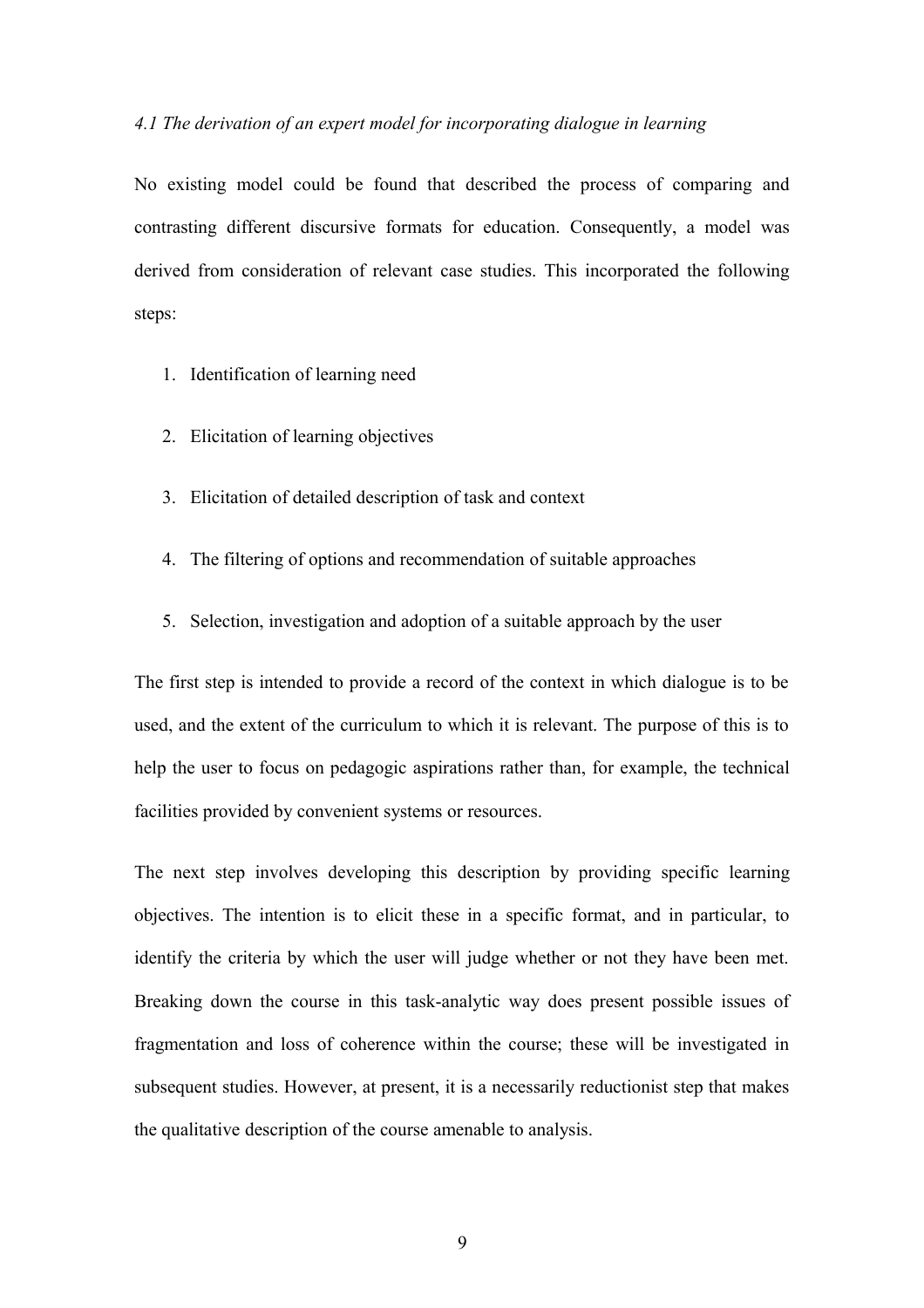The third step is the last in which the system gathers information from the user. Here, each learning objective is presented in turn, and the user is asked to 'describe' them using a series of descriptive scales (detailed below). This description is then used as the basis of the filtering process (step four), which results in a shortlist of approaches being presented to the user for selection (step five). It should be noted that in order to support this final selection, it is necessary to provide 'layered' descriptions of each option. At the top layer is the name of the approach; by following a series of hyperlinks, the user can then access a short descriptive summary of the approach and, if it seems relevant, additional material including pointers to relevant research, case studies, 'how to' guides and so on.

# *4.2 The mapping of the knowledge space for each major decision point in the system design process*

The major conceptual development within the toolkit involved comparing a range of approaches to using dialogue in learning, in order to identify a set of descriptors that could be used to differentiate between them. This process of differentiation is vital; it forms the basis for the recommendation of suitable options (based on the elicited description of learning objectives) and the rejection of unsuitable alternatives.

The range of methods considered during this review included open discussion, structured debates, role plays, Socratic dialogue, modern interpretations of Socratic dialogue, communities of inquiry, 'court of law' approaches and dialogue games. The following criteria were identified as useful ways of distinguishing between these:

- Whether or not it is important to reach a 'right' answer.
- Whether the method emphasises collaboration or competition.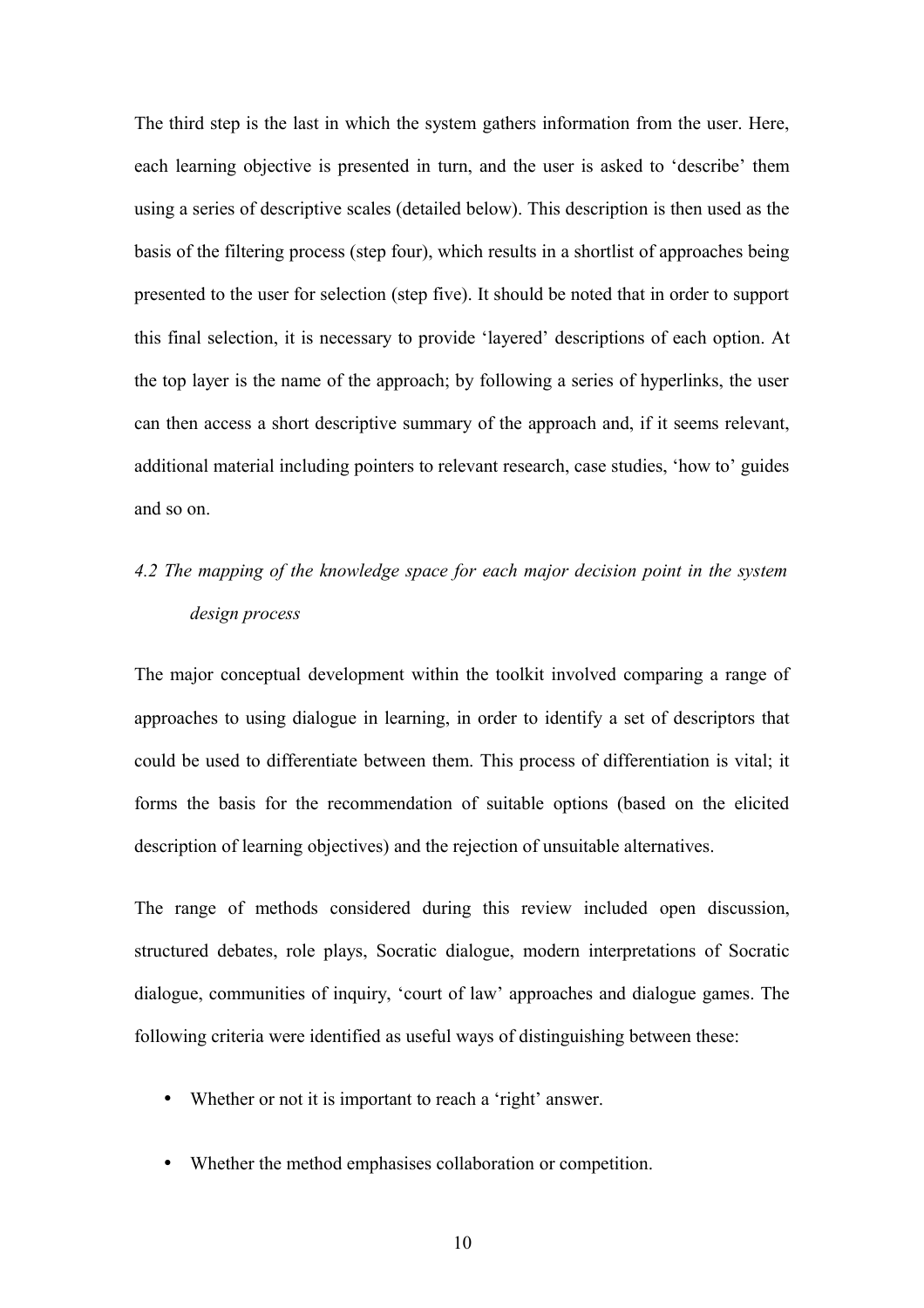- The duration required for a dialogue of this type.
- The numbers of participants required.
- Issues of power relationships within the discussion.

It is important to note that these descriptors are not intended to be either exhaustive or exclusive; nor are they necessarily independent of each other. Their adoption (and the rejection of alternative descriptors) is based solely on their pragmatic value in discriminating between alternatives in a way that is likely to identify useful approaches. Consequently, the choice of these descriptors is one of the elements that will require validation as part of the toolkit's evaluation.

### *4.3 The creation of selection tasks based on the knowledge map*

The selection task for this toolkit was easy to develop. As outlined above, the structure of this toolkit elicits increasingly abstracted information from users in order to make recommendations about suitable approaches. The final step in this process involves asking the user to rate each of their learning objectives using the same mapping that is used to describe methods in the knowledge base. As with the choice of descriptors, the number of categories within each option is a pragmatic choice that will require empirical verification. For the prototype toolkit the questions asked and the ranges permitted were as follows:

- 1. Is there a right/wrong answer? (Options: there is an absolute answer, there are criteria for 'right' answers, very open/free.)
- 2. Should the dialogue promote competition or collaboration? (Options: there will be clearly identified 'winners' and 'losers', the dialogue will be highly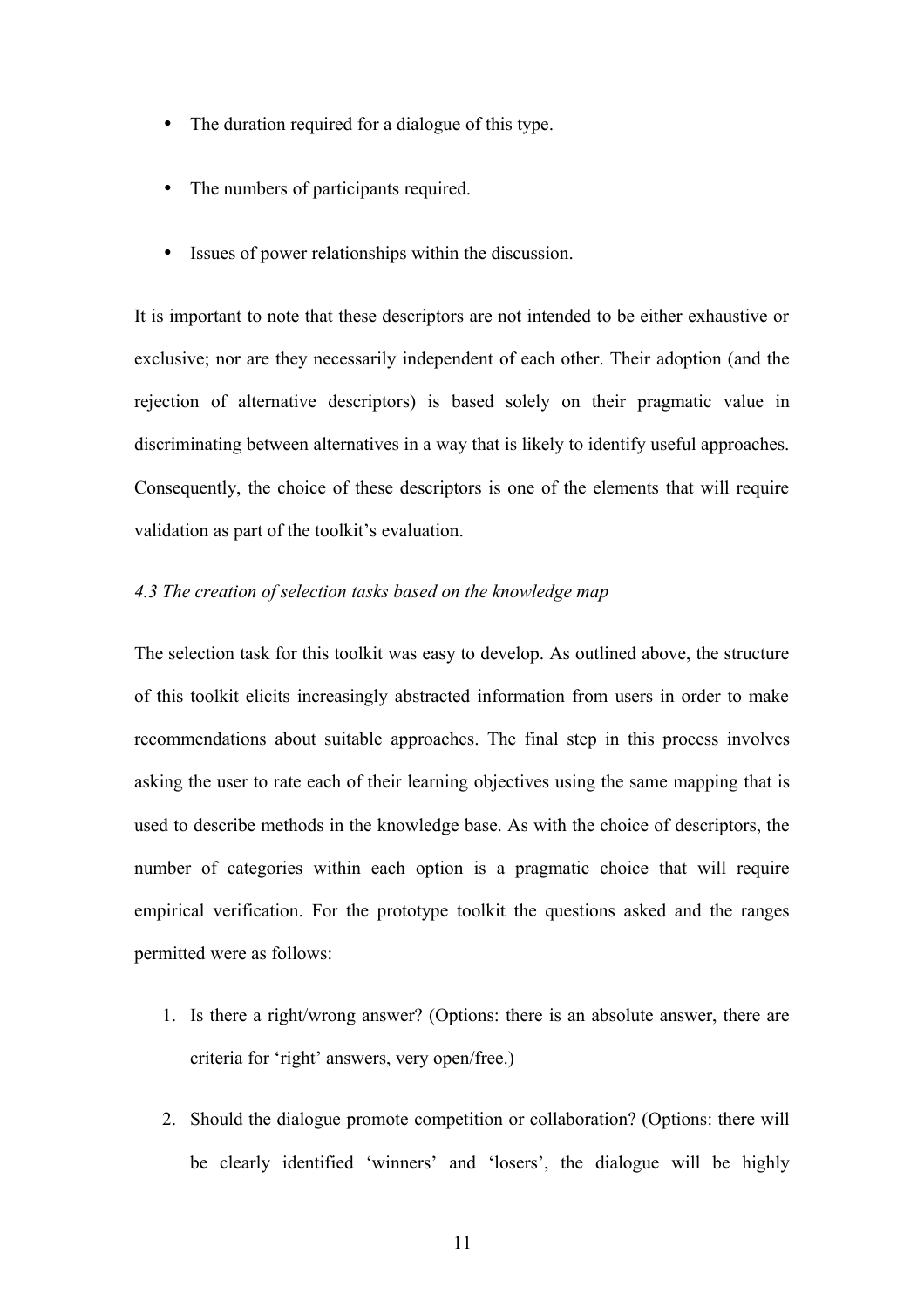competitive, some people will do better than others, success will only be judged in terms of the group as a whole, credit will be given for listening to others and drawing on evidence.)

- 3. What will the duration be? (Options: hours, days, months.)
- 4. What will the group size and level of tutor support be? (One interval, e.g. "25- 30 students", one integer.)
- 5. Issues of power (who defines rules and roles?) (Options: defined and assigned by the tutor, negotiated between tutor and participants, determined by participants, no formalisation of power/roles.)

# *4.4 The filtering and presentation of approaches*

Once the information requested above has been elicited from the user, an algorithm is used to search through the database of approaches and test each for 'goodness of fit'. This is measured in terms of the number of categories difference between the approach and the ideal described by the user for each descriptor. These scores can be combined in a variety of ways, the most simple (currently being tested) involving summing these differences and ranking the options. In cases where an approach is a good fit in all but one category, these are presented as alternatives that may or may not be suitable. Suggestions are presented to the user as follows:

"Your top 3 recommendations are…"

- 1. [Something]
- 2. [Something]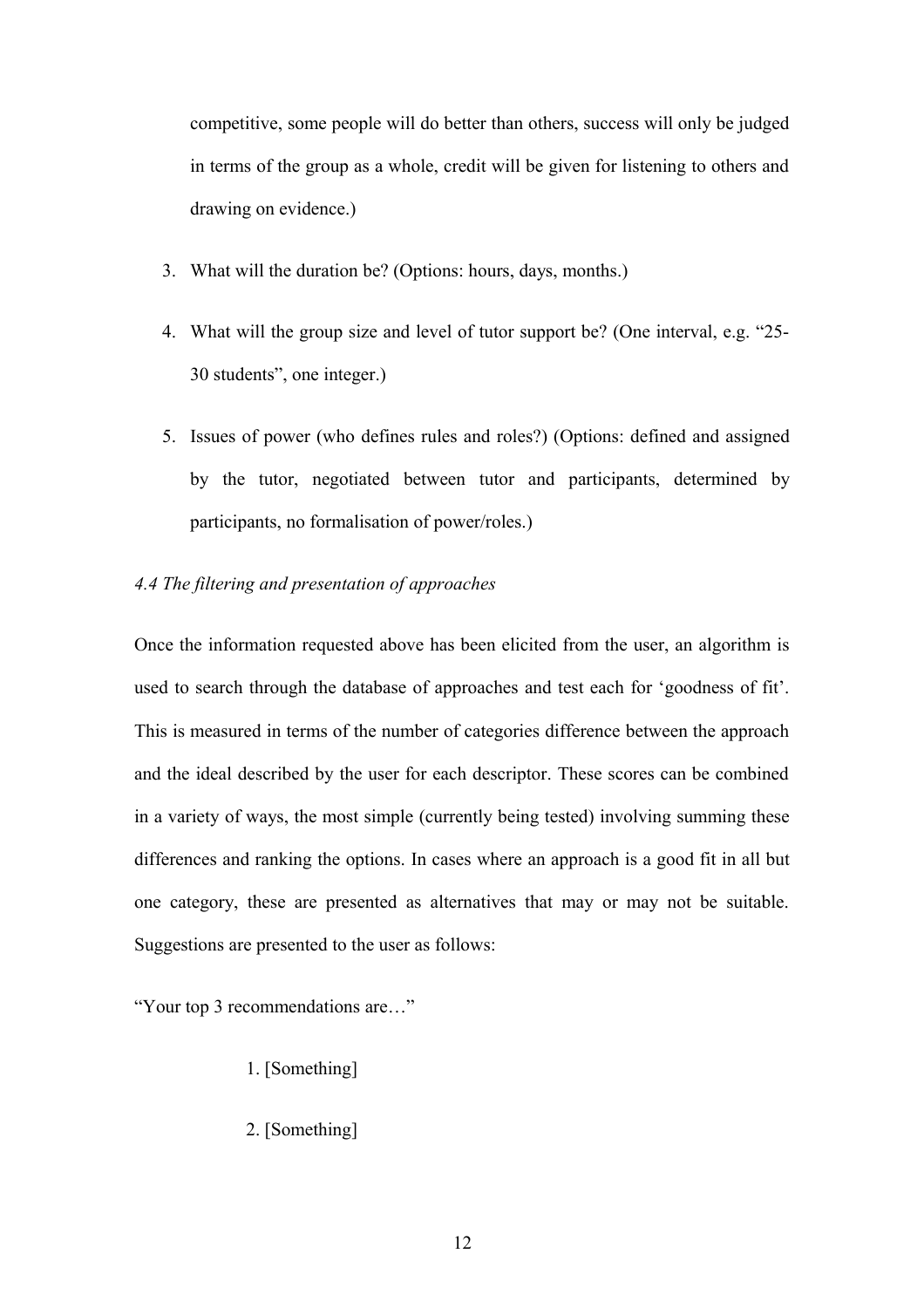#### 3. [Something]

"You might also consider…"

- 1. [something that nearly fits profile]
- 2. [something that nearly fits profile]

It is at this point that users will access further information about each of the methods, following a series of hyperlinks starting with the names of the approaches that were suggested.

The result of this design process is a prototype toolkit that enables practitioners to produce plans, complete with advice and guidance, for the implementation of a system.

#### **5. Evaluation of the toolkit**

The development process described above resulted in a paper-based prototype system. Given the numerous pragmatic decisions required by the development process, it was decided that it would be appropriate to pilot this prototype prior to its implementation as a software tool. Previously developed toolkits have been piloted using workshops or case studies that involve practitioners working through the toolkit (paper-based or otherwise) following a talk-aloud protocol. However, to support the implementation of the prototype as a system, it was decided that it would be more appropriate to evaluate the toolkit using a "Wizard of Oz" (WoZ) technique (see for example Winkels, 1992, pp. 28; or Faulkner, 2000, pp. 166) to emulate interactions with the system. This involved the designers developing a script covering the possible interactions with the toolkit, and taking on the role of system. Users interacted with the 'system' via email,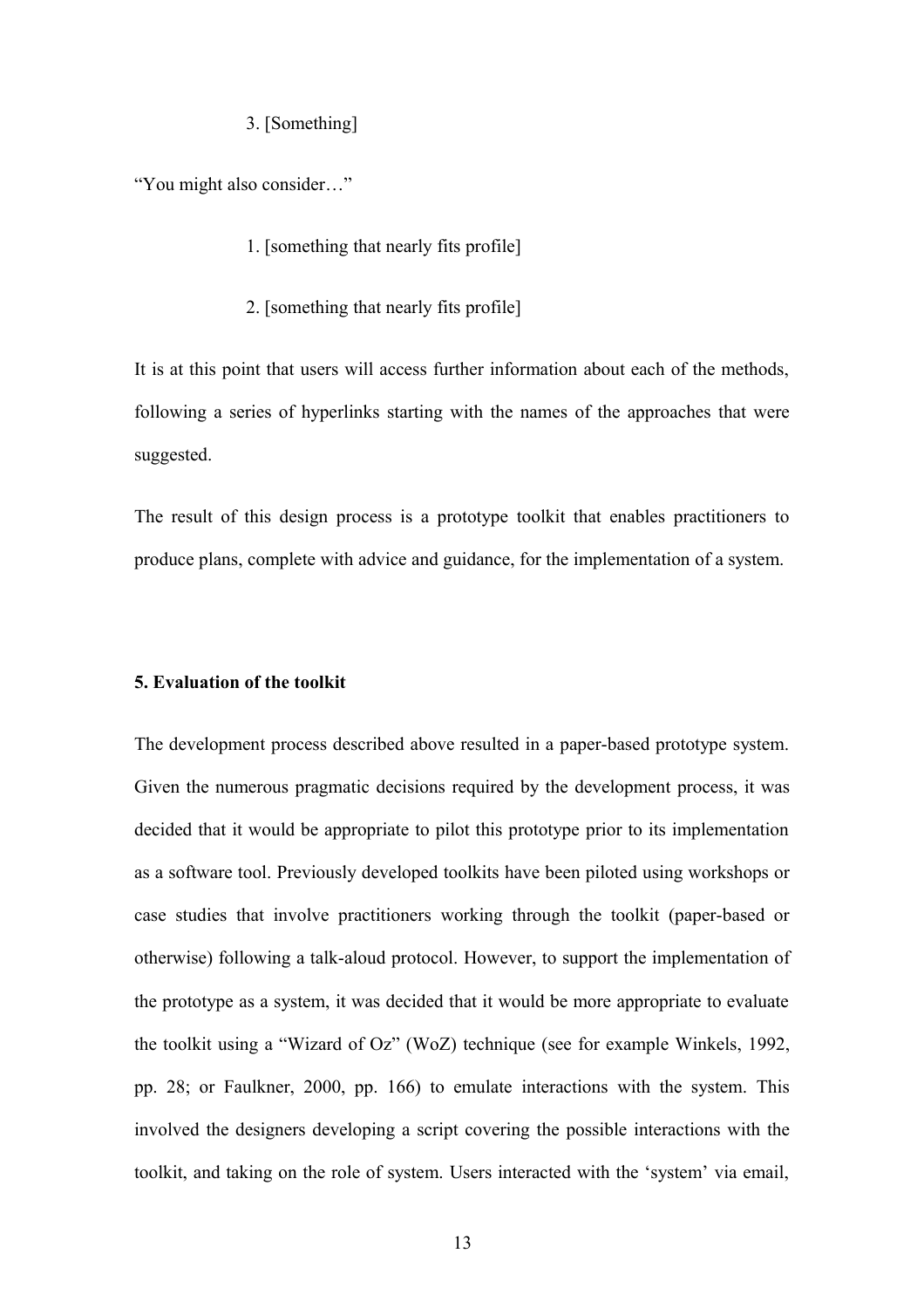using the prompts and formats intended for use in the system. This had the advantage of allowing otherwise unredeemable breakdowns to be recorded and dealt with swiftly.

The specific aim of this study was to test the concept, and also to test the intended prompts and feedback that would be incorporated into the system. Four separate trials were run, each involving a series of exchanges with one participant. Three participants worked as lecturers in software engineering; the fourth taught a course in Dentistry, and was chosen in order to broaden the sample. All participants had previous experience of attempting to use dialogue (and specifically, computer-based communication) to support learning, but none considered themselves to be an expert in this area. This level of expertise allowed them to engage with real, meaningful problems, but also to provide a relatively informed critique of whether or not the toolkit was useful to them. Importantly, participants were also asked whether or not they would have used dialogue differently in their courses had they been able to work through the toolkit.

The following sub-sections illustrate themes that arose from the study, illustrated with excerpts from the WoZ email transactions and subsequent discussion with participants.

#### *5.1 What sort of information was given by participants?*

Table 1 illustrates the type of interactions typical to the study, using examples from the WoZ sessions with Participant 1, a software engineer. Participant 1's response to question 3 is of particular interest, as it spells out his specific pedagogic goal of wanting the learners to engage with the subject matter and fellow students. The vagueness of the notion of assessing the quality of contributions is a problem that might be anticipated as being fairly common amongst potential users, and so illustrates the type of problem that future versions of the toolkit could be designed to anticipate and address.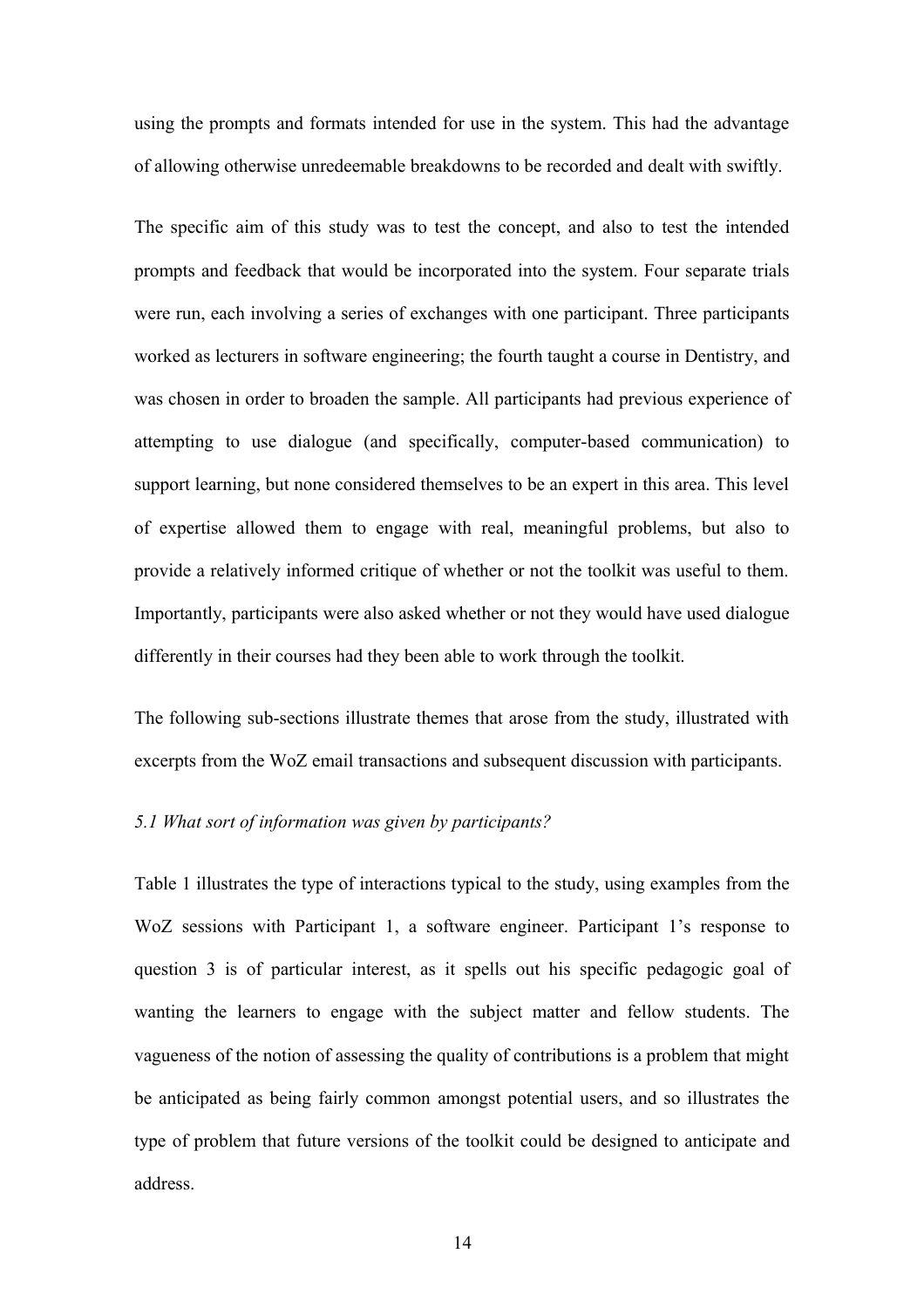# Table 1

# Selected WoZ interactions with Participant 1

| <b>Question</b>                                                                                                                  | <b>Participant response</b>                                                                                                                                                                     |
|----------------------------------------------------------------------------------------------------------------------------------|-------------------------------------------------------------------------------------------------------------------------------------------------------------------------------------------------|
|                                                                                                                                  |                                                                                                                                                                                                 |
| 1. What is the context for this dialogue? (What is<br>the course? Who is on it? Which part of the course<br>is it used on, etc.) | The context is a module called human-computer<br>interaction with about 200 students and the<br>interactive discussion are used for group work and<br>discussing approaches to course work etc. |
| 2. What is your broad aim for this part of the<br>course?                                                                        | That students should be able to communicate their<br>methods for evaluating software.                                                                                                           |
| 3. For the part of the course where the discussion is<br>used, what are your learning objectives?                                | Students should be able to initiate and respond to<br>dialogue about HCI, to contribute to group<br>discussions about strategies, research etc.                                                 |
| 4. For each of the learning objective, how will you<br>know when they have been achieved?                                        | By reading the record of interactions within<br>WebCT and assessing the quality of<br>their<br>contributions.                                                                                   |

Not all of the exchanges were successful, however. Rather than following the expected rationalist reduction from broad course aims to the specific learning objectives for each piece of dialogue, Participant 4 (from Dentistry) responded to the prompt, "For this part of the course, what are your learning objectives? For each of these, how will you know when they have been achieved?" as follows:

"This sounded a bit like TQA [Teaching Quality Assessment] so I've cheated a bit and used the objectives and assessments I wrote for the basic epidemiology element before it became Web based. I believe it is still correct and does the job OK. I began to wonder though if it is a bit stiff and limited."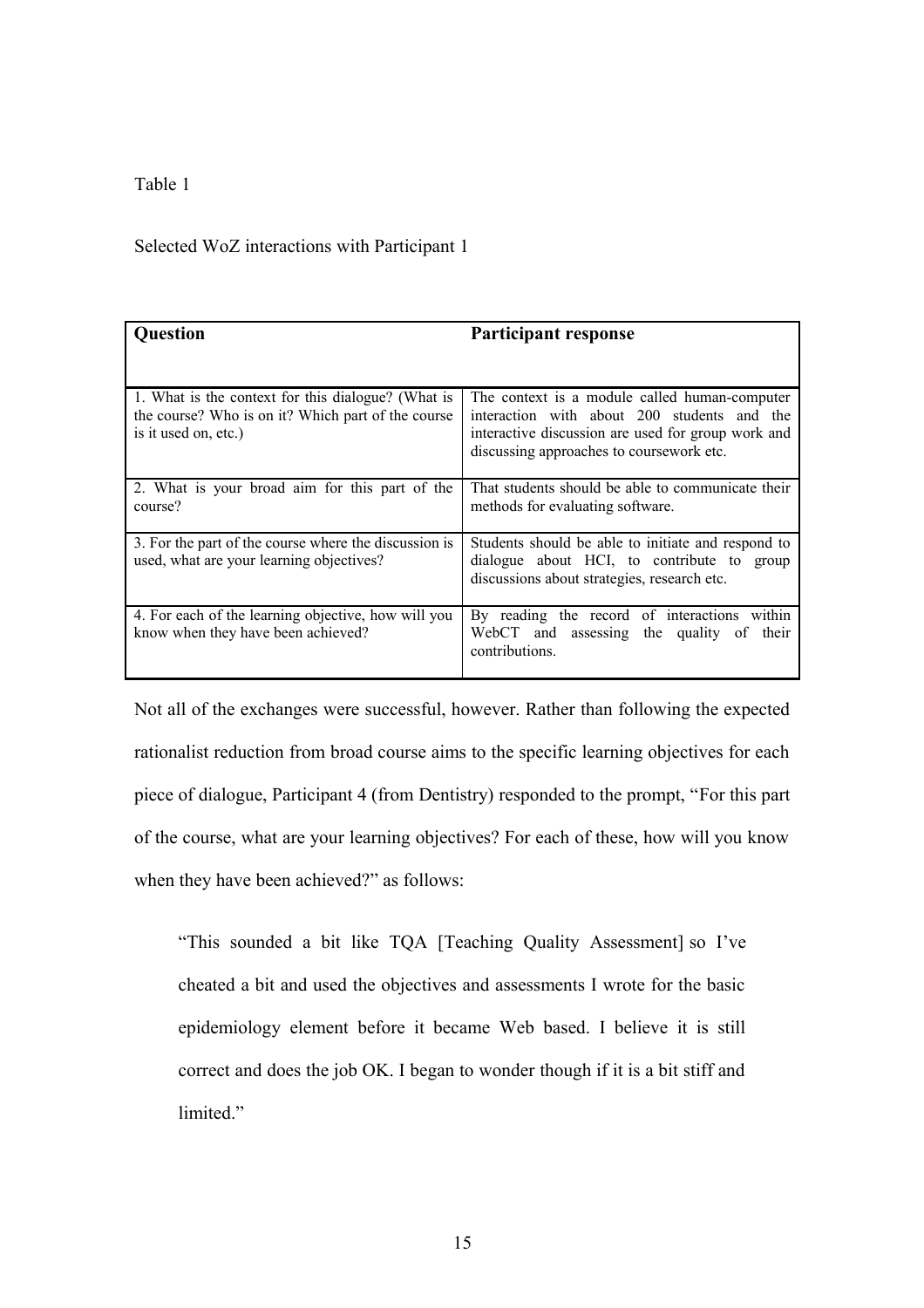This was followed by a page-long excerpt of aims taken from course validation documents. Clearly, this did not meet the needs of the elicitation process, widening out the description rather than refining it. This potential for confusion between the process of detailed description and the language used in quality assurance documentation is something that will be addressed by refining the prompts and incorporating opportunities for users to call up sample responses that exemplify the type of response required.

# *5.2 Mapping participants' design needs against the analytical framework*

In order to illustrate the relevance of the model, examples from the study have been mapped against the analytical framework (the five criteria identified in section 4.2) used to structure the toolkit. This mapping is illustrated in Table 2, below.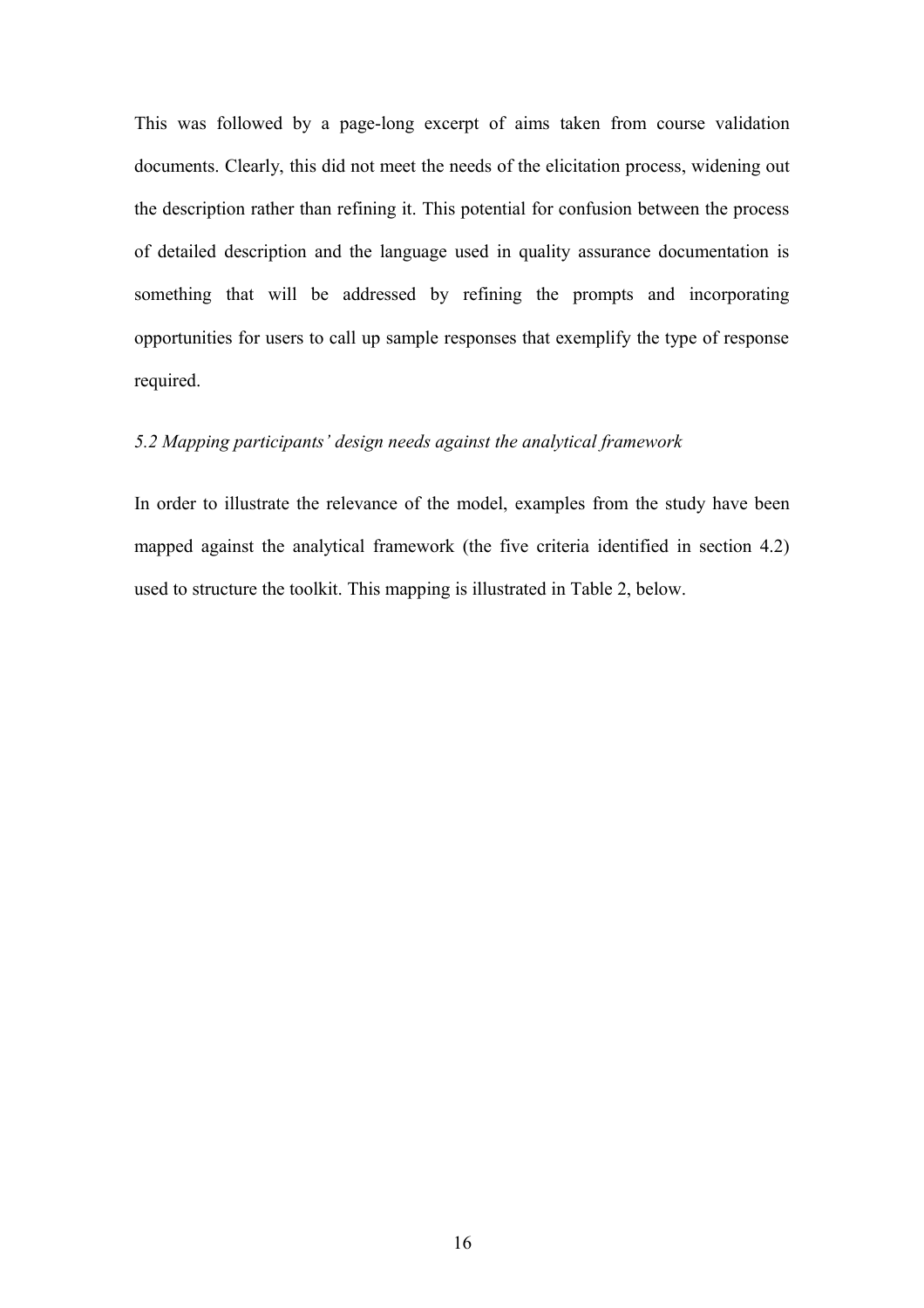# Table 2

|  |  | Mapping design needs against the analytical framework |
|--|--|-------------------------------------------------------|
|  |  |                                                       |

|                                        | Participant 1                                                                                                                   | <b>Participant 2</b>                                                                                                                                                                                                                               | <b>Participant 3</b>                                                                                                                                                                                                                                                 | Participant 4                                                                                                                       |
|----------------------------------------|---------------------------------------------------------------------------------------------------------------------------------|----------------------------------------------------------------------------------------------------------------------------------------------------------------------------------------------------------------------------------------------------|----------------------------------------------------------------------------------------------------------------------------------------------------------------------------------------------------------------------------------------------------------------------|-------------------------------------------------------------------------------------------------------------------------------------|
| <b>Open/closed</b><br>domain           | "interactive discussion are<br>used for group work and<br>discussing approaches to<br>coursework etc."                          | "The context of the dialogue in my<br>module is such that students can elicit and<br>negotiate requirements"                                                                                                                                       | "a method that involves discussion to<br>evolve/discover (?) knowledge rather than<br>the transmission of information. But i am<br>not very familiar with the term. In my own<br>teaching dialogue is used as a part of the<br>delivery but it isn't central to it." | "I could get my head round<br>the approaches when there<br>was a right answer but had<br>much more difficulty when<br>there wasn't" |
| <b>Collaboration</b><br>or competition | "To be able to engage in<br>discussion by initiating and<br>responding to constructive<br>argument and information<br>sharing." | "It should promote on-line"<br>debate/research skills with some<br>reflection from students regarding their<br>learning. It should also encompass<br>aspects of Problem-Based Learning<br>fostering deep approach to learning by the<br>students." | "They report on what they have discovered<br>and give each feedback via a discussion<br>list."                                                                                                                                                                       |                                                                                                                                     |
| <b>Duration</b>                        | Over several weeks                                                                                                              | Over several weeks                                                                                                                                                                                                                                 | "It is used throughout the course but is<br>probably most used when working on<br>courseworks"                                                                                                                                                                       | "The first term of the<br>programme"                                                                                                |
| Number of<br>participants              | "about 200 students"                                                                                                            |                                                                                                                                                                                                                                                    |                                                                                                                                                                                                                                                                      | $3 - 5$                                                                                                                             |
| Power<br>relationships                 | Tutor not viewed as a<br>participant in the<br>discussion; no formal roles<br>assigned                                          | "Dialogue-based teaching is a way of<br>empowering students in order to be able<br>to take responsibility for their own<br>learning, and for the lecturer/tutor to be a<br>facilitator of such learning"                                           | "They report on what they have discovered<br>and give each [other] feedback"                                                                                                                                                                                         |                                                                                                                                     |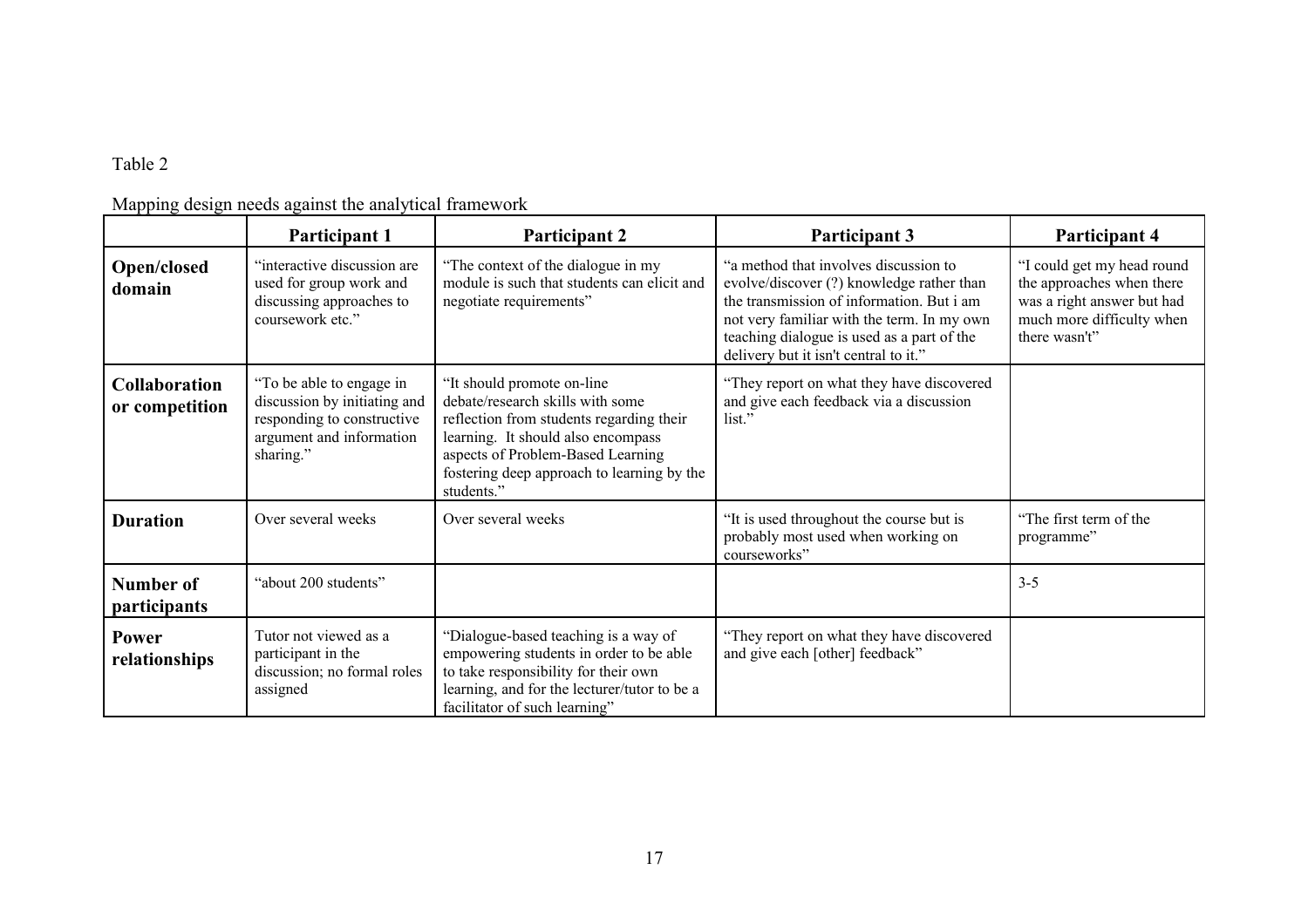A number of issues emerged from completing this mapping process. Firstly, not all participants were equally well able to specify what their requirements were. In some cases, this reflected a level of awareness about the issues involved in using dialogue to support learning – as clearly indicated, for example, by the comments of Participant 4, in Table 2, about whether or not the domain was open or closed. Importantly, this highlights the analytical value of the framework as a way of exploring users' current awareness.

Secondly, only one participant (i.e. Participant 1, in Table 2) addressed all five elements of the framework. The 'blanks' in Table 2 need to be considered in further work, to see whether these were accidental omissions that need further thought or were areas that were deliberately left open since they were not a primary concern for the participant.

Another issue that arose was that participants were not equally able to engage with the language and terminology used in the area. For example, Participant 2 was familiar with problem-based learning, which is essentially a collaborative pedagogic technique (Savin-Baden, 2000) – however, this quality remained tacit in his discussion. On a related issue, Participant 1 engaged on the level of pedagogic aims, not on the level of methods through which these could be achieved. However, the question about assessing the quality of interaction did require him to address this issue by responding at a detailed and practical level.

One particular benefit of the toolkit was that it highlighted differences between participants' espoused theories and their practice. For example, Participant 3 talked about discussion as a way to evolve or discover knowledge, but when describing his pedagogy in more detailed terms he characterised the discussion as exchanges of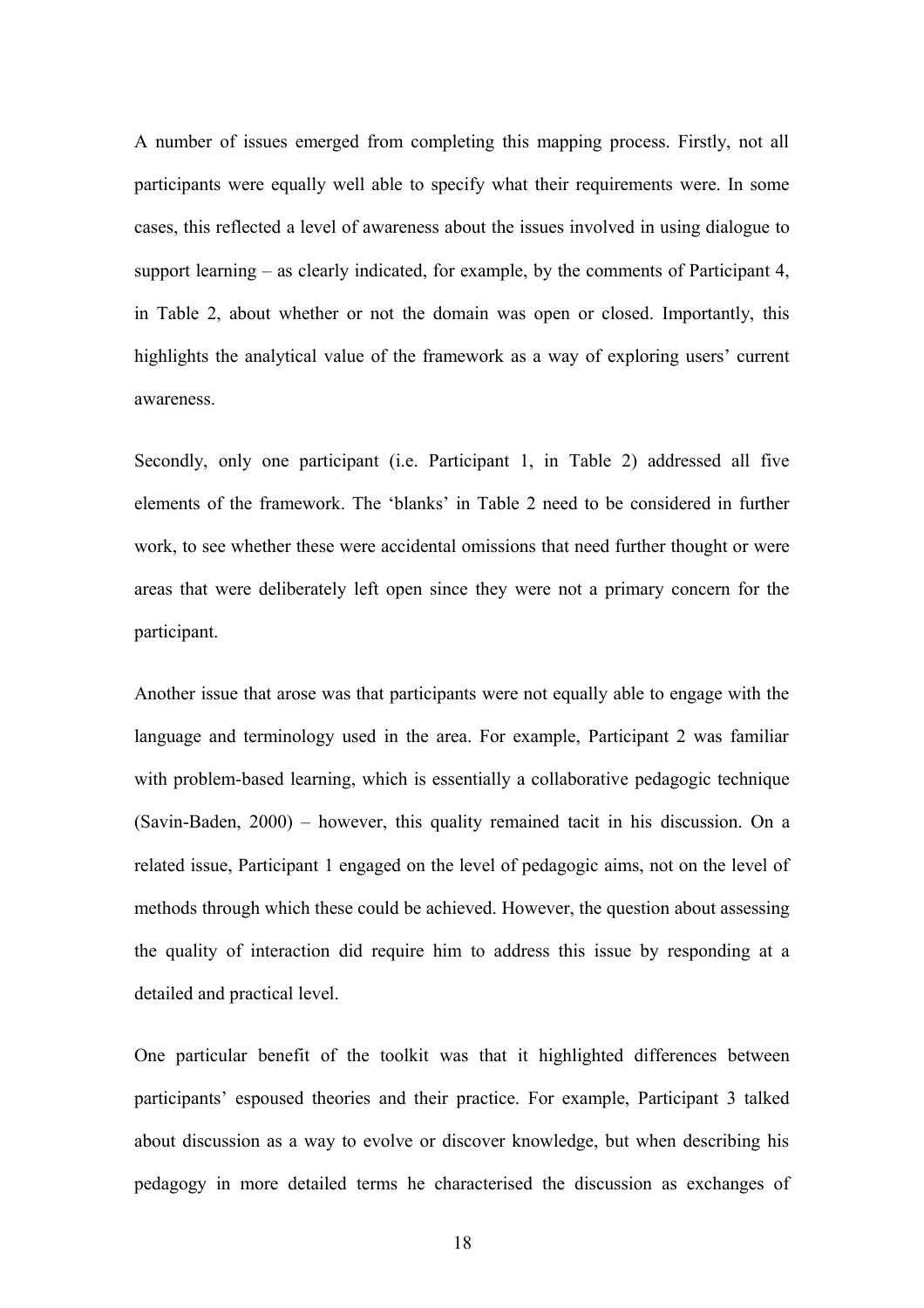information, and spoke of "dialogue for delivery". Whilst the toolkit cannot detect these discrepancies, and certainly cannot take a general moral stance on the relative merits of particular practices, it does require the user to articulate their actual pedagogic practices – thus it can promote the self-explanation effect (Chi, Bassok, Lewis, Reimann & Glaser, 1989). There is evidence that some participants benefited more from this than others: Participant 1 became aware of the shortcomings of his current practice (see section 5.3), whereas Participant 2 did not respond (within the context of the WoZ study) with any evidence of reflection on his initial position.

#### *5.3 What impact did the approach have?*

The rationale for developing toolkits is that they should be useful – they should scaffold the design process and thus allow practitioners to achieve more than would otherwise have been possible. Following the completion of the plan, participants were invited to comment on the process and to say how (if at all) they had found it useful.

"The answer [to the question, "Have you changed your approach?"] is yes. I have not found a satisfactory way of balancing the use of on-line discussion with allegedly face-to face teaching and tutorials. That's why I include the VLE as part of the log - some students do excellent written logs and engage in the tutorial. They cannot be penalised vis-a-vis the student who uses the VLE (nor vice versa). That's why my criteria are vague."

This excerpt illustrates Participant 1's conceptual development – moving from the view of dialogue as a relatively unproblematic format amenable to measurement to a more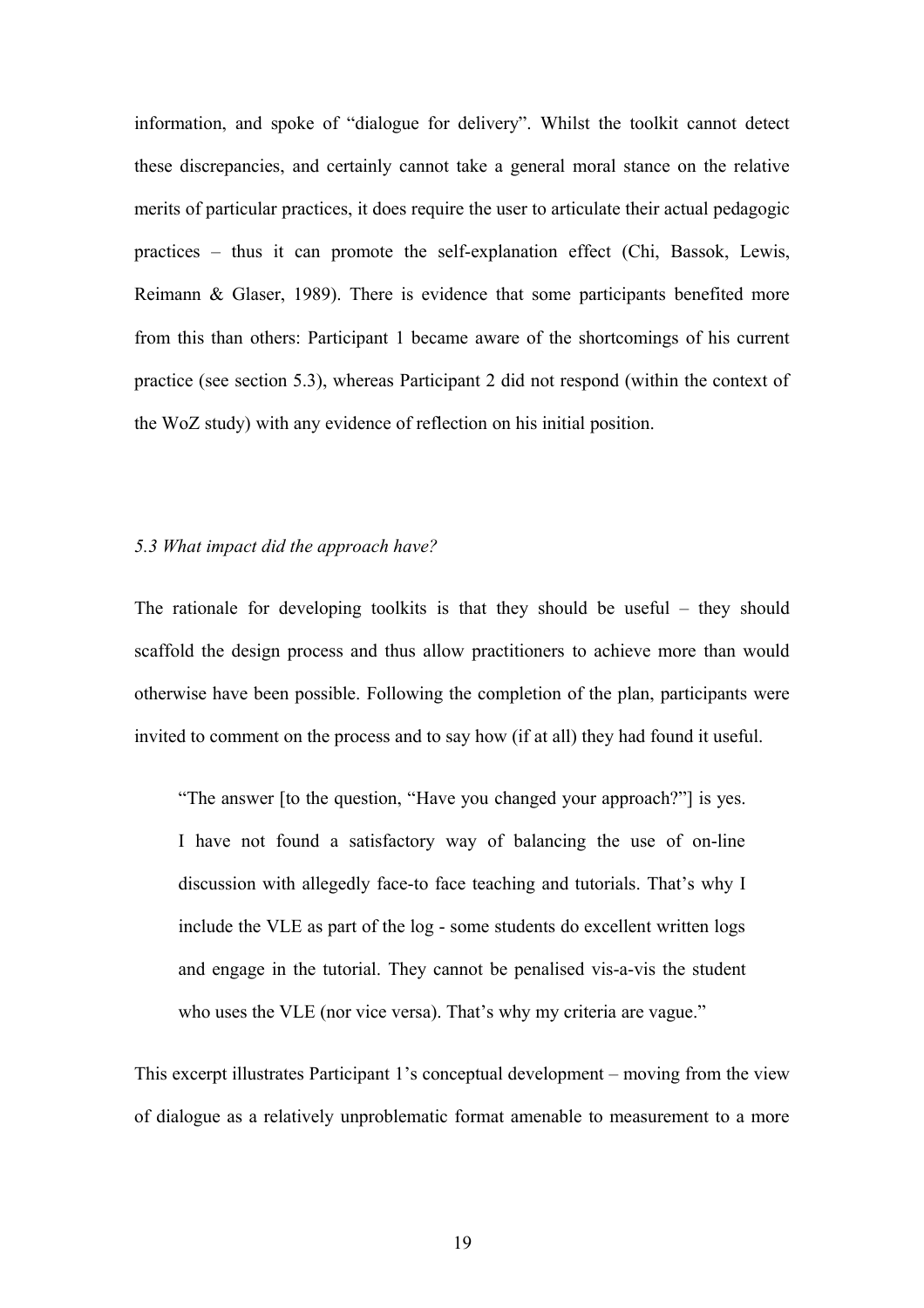critical view that included the relative ability of students and the need to mix discursive media in order to address the problems of each.

Participant 4 also felt the experience to be both useful and educationally beneficial. In response to the same question, she said:

"I would have planned (and implemented) discussion areas differently if I'd had access to this sort of guidance. It was interesting, certainly made me think and was not superficial."

As with Participant 1, she also showed evidence of having developed a more sophisticated conception of the educational potential of dialogue within her discipline, which is currently taught in a didactic, transmissive format.

"It brought out some interesting points that made me think about the discussion area. I remembered the point … about introducing students to the fact that there are often no right/wrong answers. Maybe it is a bigger culture change than we think in dentistry to teach this, especially when training systems are so competency based and we have "clinical guidelines", which might be termed "clinical right answers" in some cases... Then I started thinking about shouldn't it be all equal but because there are some wrong areas we may end up being led by the blind ..."

Similarly, Participant 1 began to question the drive by their institution's management towards the adoption of online learning in mainstream courses.

"Thanks for making me think real hard about this … On reflection the key issue I need to address is why use a VLE for 'full time' students?"

20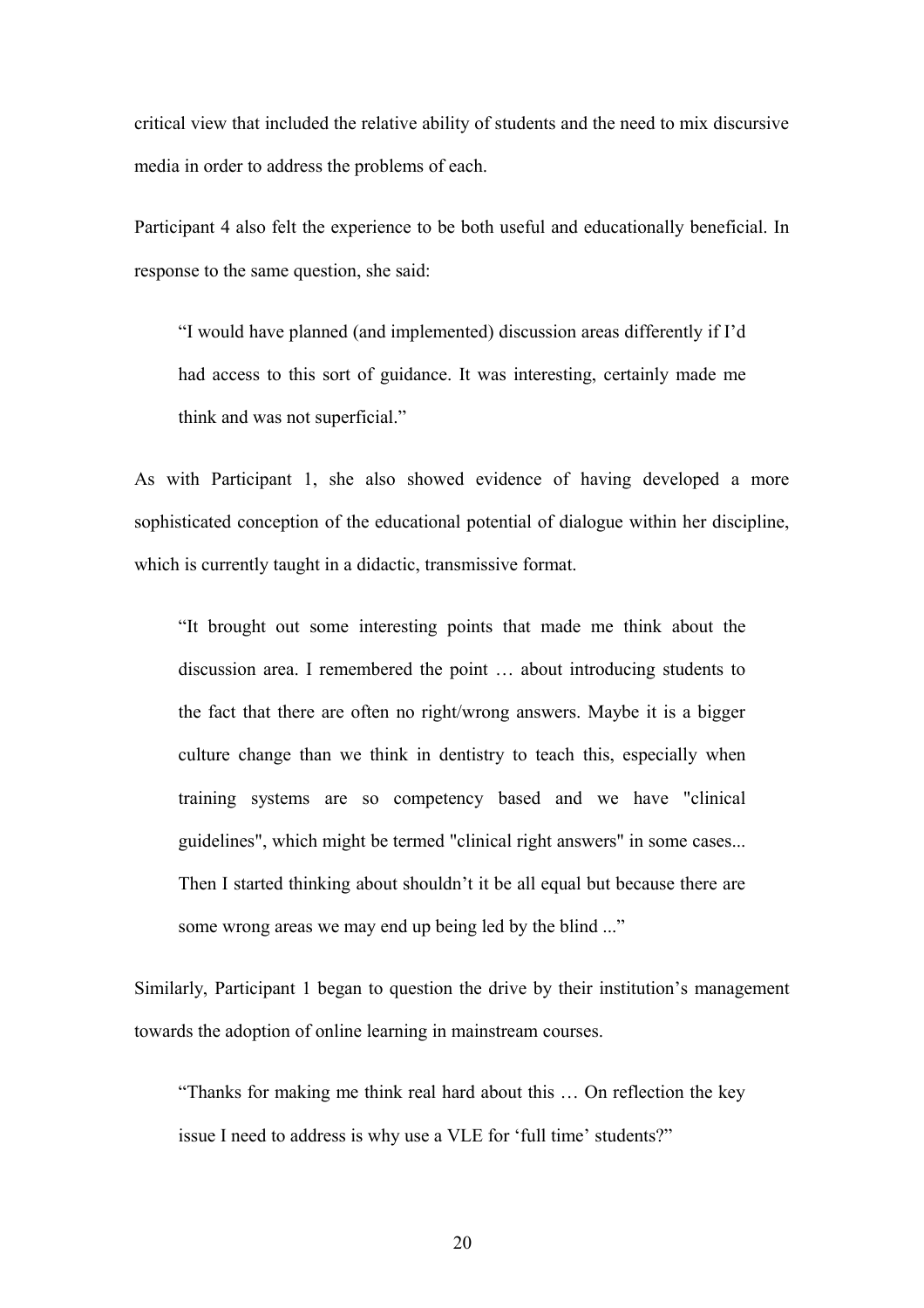These excerpts illustrate that the use of the toolkit resulted in two main areas of impact: firstly, it provided a short-term benefit in terms of helping some of the users develop plans for the use of dialogue to support learning that would otherwise have been beyond their ability, and secondly, it provided a long-term benefit by prompting them to reflect on their aims and understanding of the role of dialogue in relation to their practice.

# *5.4 Identification of potential refinements*

Although the use of the toolkit was viewed positively by participants, some problems were encountered. As noted above, for example, Participant 4 was led astray by the use of terminology normally associated with Teaching Quality Assessment. In light of these problems, some of the prompts used have been refined and illustrative responses will be prepared to guide users as and if needed.

Similarly, one of Participant 1's responses (concerning the judgment of quality of students' discussion) was too vague to be easily interpreted by the framework used in the toolkit. Although the interactions supported Participant 1's conceptual development (in terms of realising why their criteria were vague), the process did little to help them develop an appropriate plan for implementation. Identification of common problems, such as this, with links to a 'troubleshooting' resource (incorporating advice and case studies) would be a valuable addition to the toolkit.

Another area in need of development is the information currently available to users about each of the methods.

"I would definitely need to look up more detailed definitions and case studies." (Participant 4)

21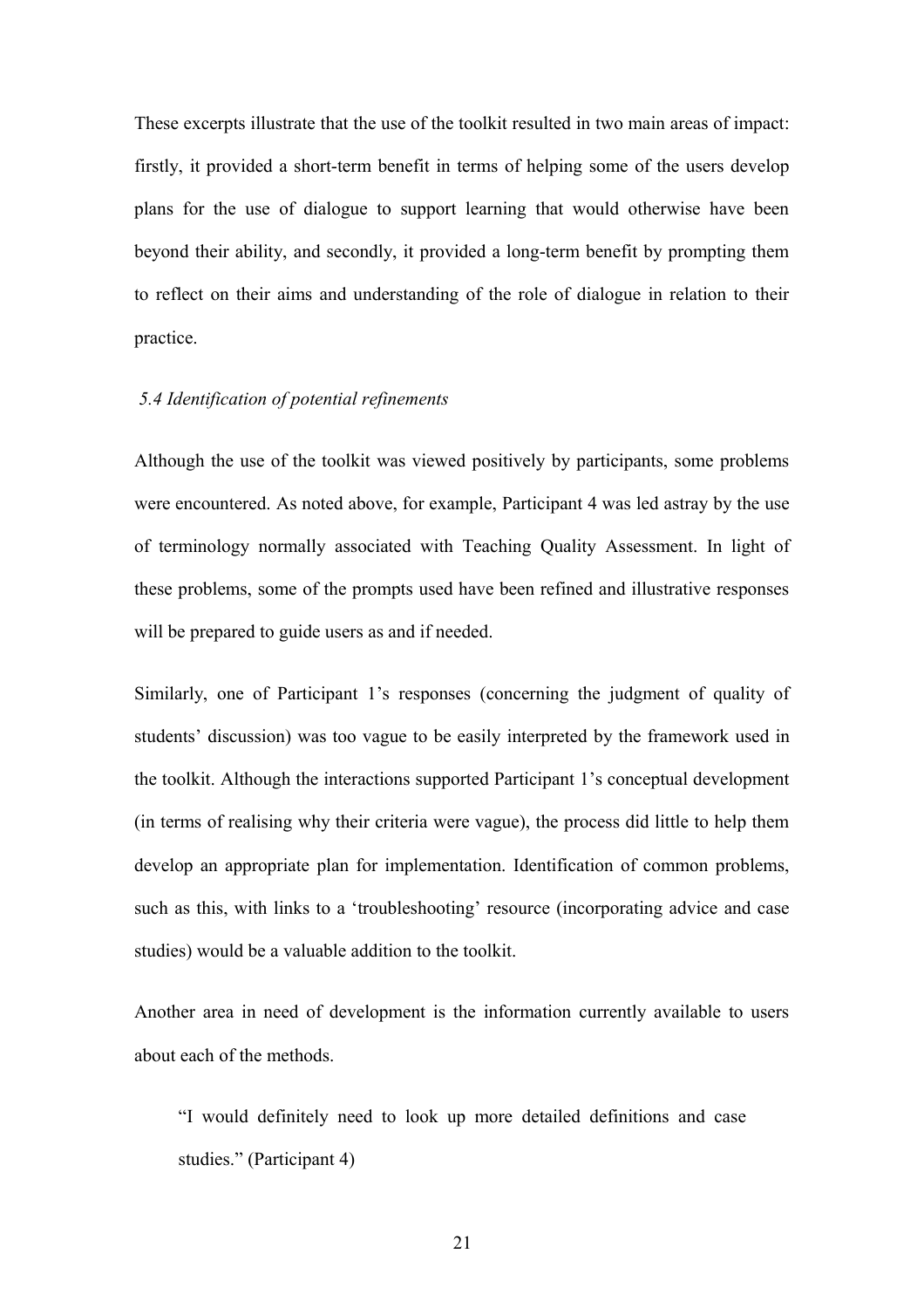Finally, as noted above, the toolkit currently only incorporates a relatively small selection of approaches to using dialogue in education. It will be necessary to expand this – and to develop a method to support user-defined additions to the database – for the refined version of the tool.

#### *5.5 Discussion*

The increasing use of dialogue in learning, and the difficulties of effectively implementing these techniques, combine to create a particular issue for research: in order to help practitioners engage meaningfully and effectively with this topic, it is necessary to cut down the options that they must consider in a way which reflects (rather than restricts) their specific concerns and requirements. In order to address this issue, we analysed the pedagogic design process and the essential features of the different approaches to using dialogue, and used this as the basis for the design of a decision support tool. However, we recognise that this particular analysis represents one possible view of this topic; whilst it would be perfectly possible to produce alternative analyses, our concern was simply to investigate whether or not the model we had derived was useful to practitioners.

The study described above was designed to examine whether practitioners with limited experience of dialogic methods could use the decision support tool to design or redesign their teaching in order to bring dialogue more prominently into their instruction. Essentially, the study was intended to consider whether the approach we had adopted was viable, and to identify any issues that arose through practitioners' use of the tool.

Although the study only involved a small sample of potential users, it did demonstrate that practitioners with a range of different teaching needs and relevant experience could successfully use the tool to introduce dialogue into their teaching. There was also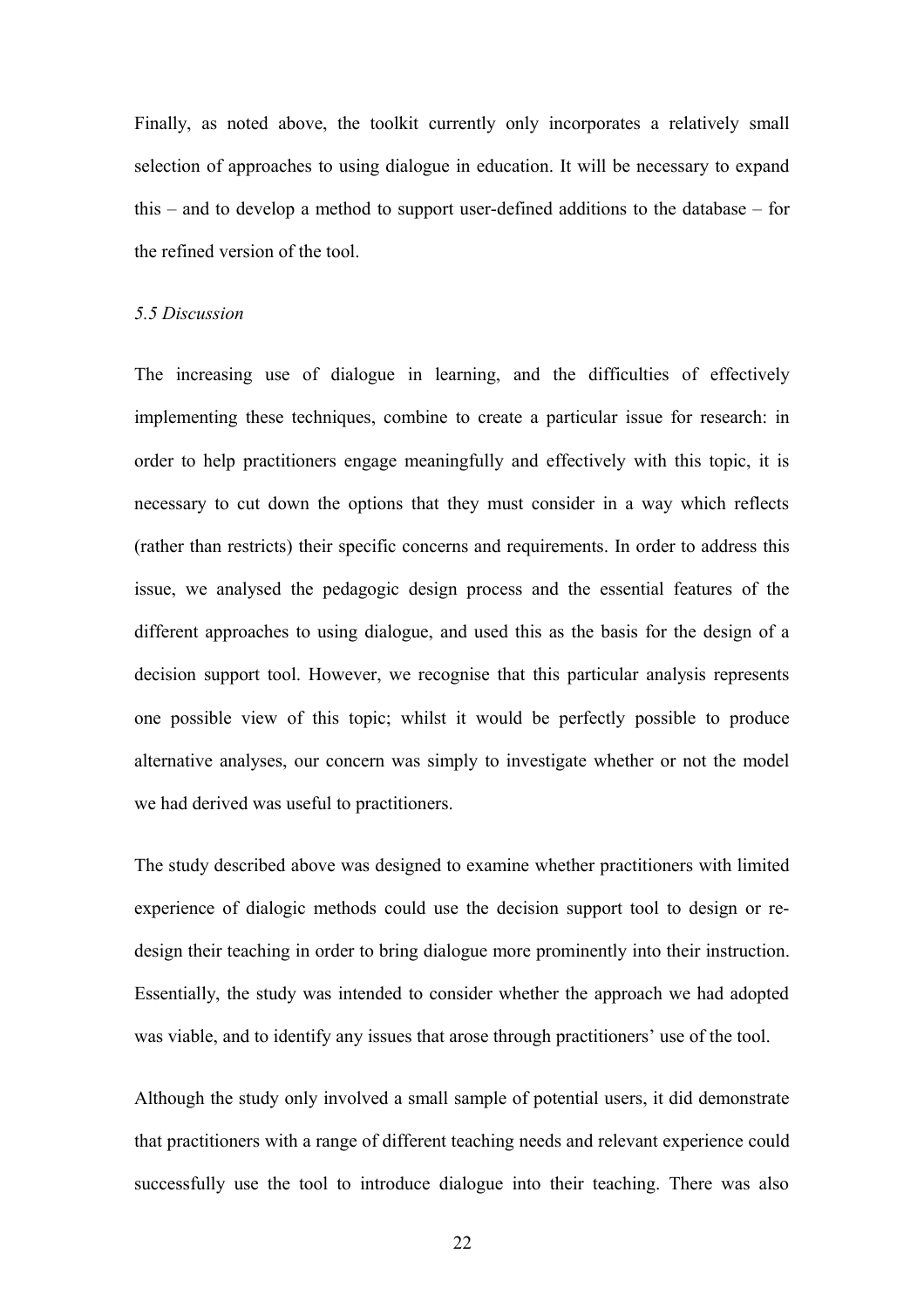evidence that use of the tool prompted reflection upon their prior experiences of having used dialogue to support learning in less systematic ways. These findings are consistent with studies of similar decision support tools for other design processes (e.g. Conole et al., 2001). In addition, a number of issues were identified that will influence the success with which users will engage with the tool, including the tendency to provide overgeneral descriptions of their intentions and the problem of reverting to ready-made responses to Quality Assurance Agency reviews rather than describing objectives in their own language and terminology. A more general concern was also raised by the comments of Participant 2: although the tool prompts users to reflect on design issues as part of the decision making process, there are no guarantees that this reflective stance will continue beyond the period of their engagement with the tool. Such general concerns could form the basis for future research on the longitudinal impact of decision support tools of this type.

# **6. Conclusion and further work**

Although dialogue is an important and valuable way of supporting learning, its use is problematic, and is likely to remain so for the foreseeable future. The toolkit described in this paper represents one way of helping practitioners to overcome these problems. As illustrated in the study above, the approach has both short and long-term benefits, helping practitioners both to plan new ways to incorporate dialogue in their courses and also to use the design process as a prompt to reflection that enabled them to develop an increasingly sophisticated appreciation of the role of dialogue in their discipline.

The study validated the general principle of using a toolkit to support the design process. However, it also highlighted a number of refinements that will be required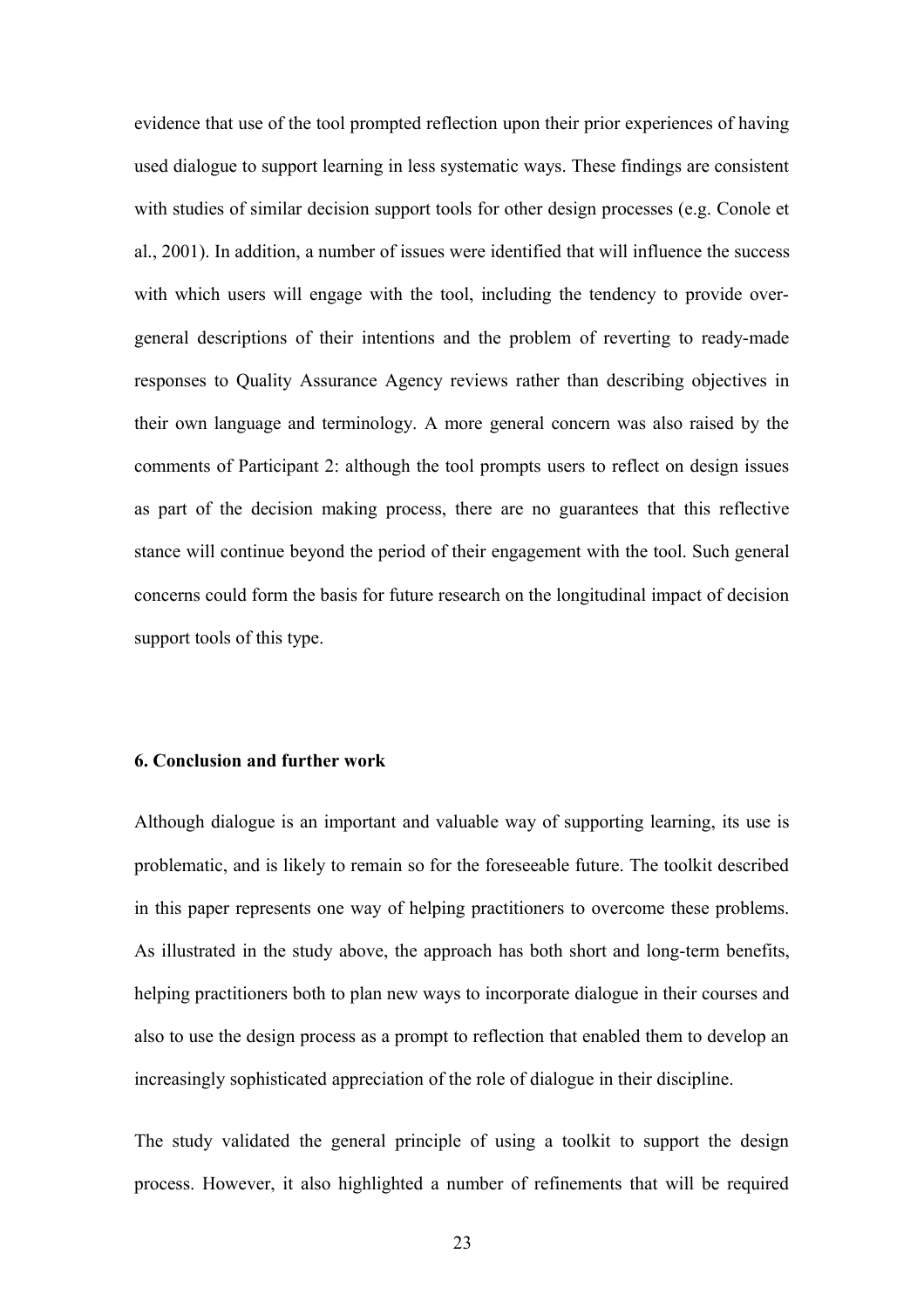during the implementation of a refined version of the toolkit. Importantly, these requirements were primarily concerned with the language used in the elicitation process and the volume of material currently held in the toolkit database, rather than the conceptual structure of the resource. Indeed, the analytical framework provided a useful diagnostic tool when study participants' design needs were mapped on it. This provides a first level of empirical support for the pragmatic decisions required to structure the knowledge base. However, further studies with a wider sample of users and a greater volume of database content will be required before these decisions can be fully supported. In addition, it remains necessary to develop a way of allowing users to contribute both database content and completed implementation plans to the toolkit.

Whilst practical work clearly still remains before this toolkit can fulfill its aim of helping academics to use dialogue as part of their teaching practice, the conceptual development described in this paper represents an important step towards this aim. However, it is also important to recognise its contribution to wider research issues, both by exemplifying the process through which toolkits can be developed, but perhaps more importantly, by using this work to engage in a process of conceptual development that provides a better understanding of the relative merits of different ways of using dialogue to support learning.

#### **Acknowledgements**

Our thanks to colleagues who took part in the study and to the reviewers for their helpful comments.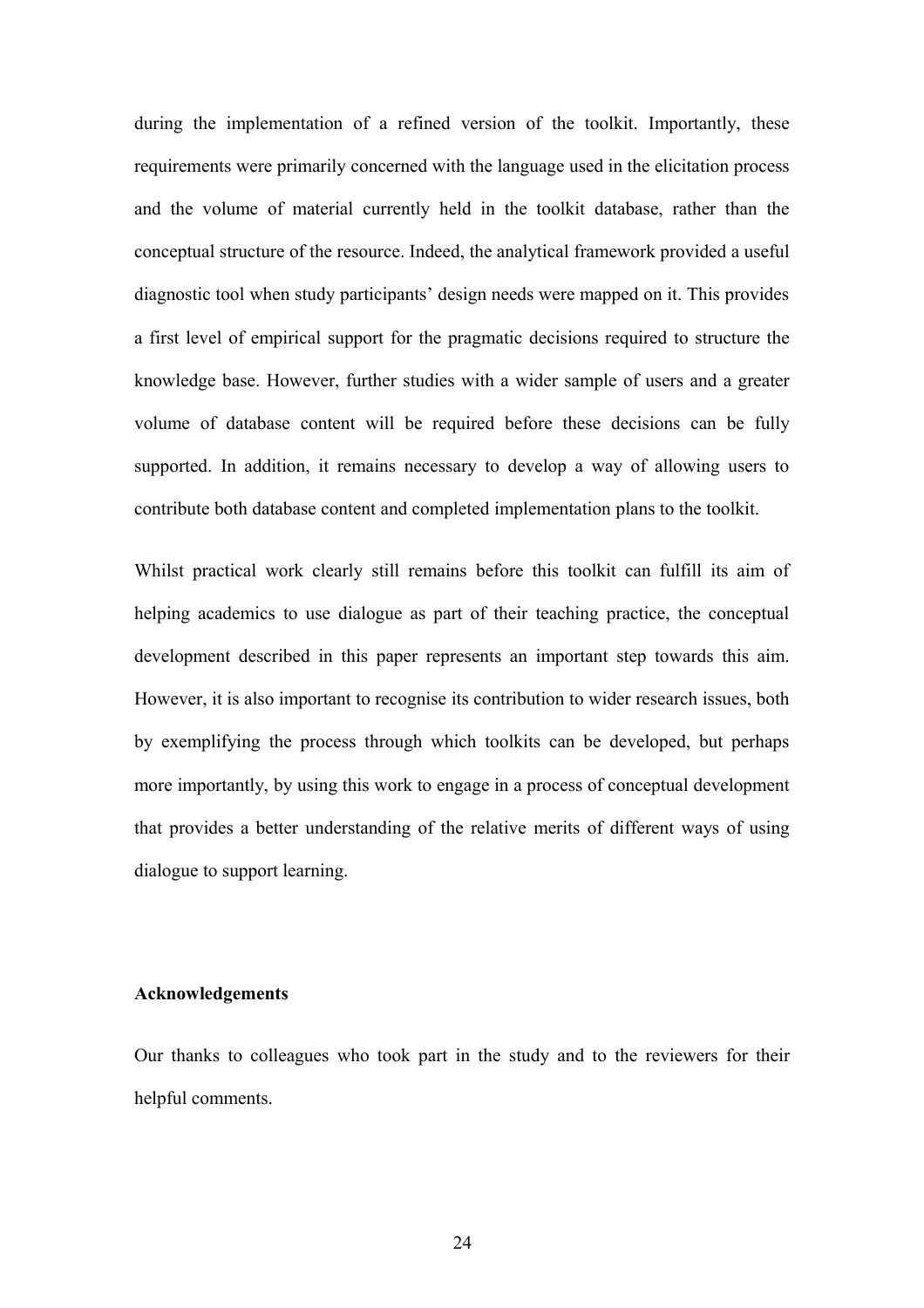#### **References**

- Baker, M. (1989). *Negotiated Tutoring: An Approach to Interaction in Intelligent Tutoring Systems.* Unpublished Ph.D. Thesis, Centre for Information Technology in Education, Thesis No. 7, The Open University.
- Boyle, T. & Cook, J. (2001). Online Interactivity: Best Practice Based on Two Case-Studies. *Association for Learning Technology Journal, ALT-J,* 9(1), 94-102.
- Chi, M. T. H., Bassok, M., Lewis, M., Reimann, P. and Glaser, R. (1989). Self-Explanation: How Students Study and Use Examples in Learning to Solve Problems. *Cognitive Science,* 13, 145-182.
- Collins, A. & Stevens, A. L. (1991). A Cognitive theory of Inquiry Teaching. In P. Goodyear (Ed.), *Teaching Knowledge and Intelligent Tutoring,* 203-230. Norwood, NJ: Ablex.
- Conole, G., Crewe, E., Oliver, M. & Harvey, J. (2001). A Toolkit for Supporting Evaluation. *ALT-J*, 9  $(1)$ , in press.
- Conole, G. & Oliver, M. (in press). Embedding Theory into Practice Using Toolkits. *Journal of Interactive Media in Education*.
- Cook, J. (2001). Bridging the Gap Between Empirical Data on Open-Ended Tutorial Interactions and Computational Models. *International Journal of Artificial Intelligence in Education*, 12, 85-99.
- Derry, S. (1992). Metacognitive Models of Learning and Instructional Systems Design. In M. Jones & P. Winne, (Eds.), *Adaptive Learning Environments: foundations and frontier*. Hamburg: Springer-Verlag.
- Faulkner, X. (2000). *Usability Engineering.* Wiltshire: Macmillan Press Ltd.
- Harasim, L. (2001). The Future of Learning (Keynote Lecture). In *CAL 2001 Learning across the ages– looking back and looking forwards, Abstract Book,* p. 39. Elsevier Science.
- Levin, J. A. & Moore, J. A. (1977). Dialogue-Games: Metacommunication Structures for Natural Language Interactions. *Cognitive Science,* 1(4), 395-420.
- Lipman, M. (1991). *Thinking in Education.* New York: Cambridge University Press.
- Oliver, M. & Conole, G. (1999) *From Theory to Practice: A Model and Project Structure for Toolkit Development*. BP ELT Report No. 12, University of North London.
- Plato (1924). *Laches, Protagoras, Meno, and Euthydemus.* (W. R. M. Lamb, trans.) Cambridge, MA: Harvard University Press.